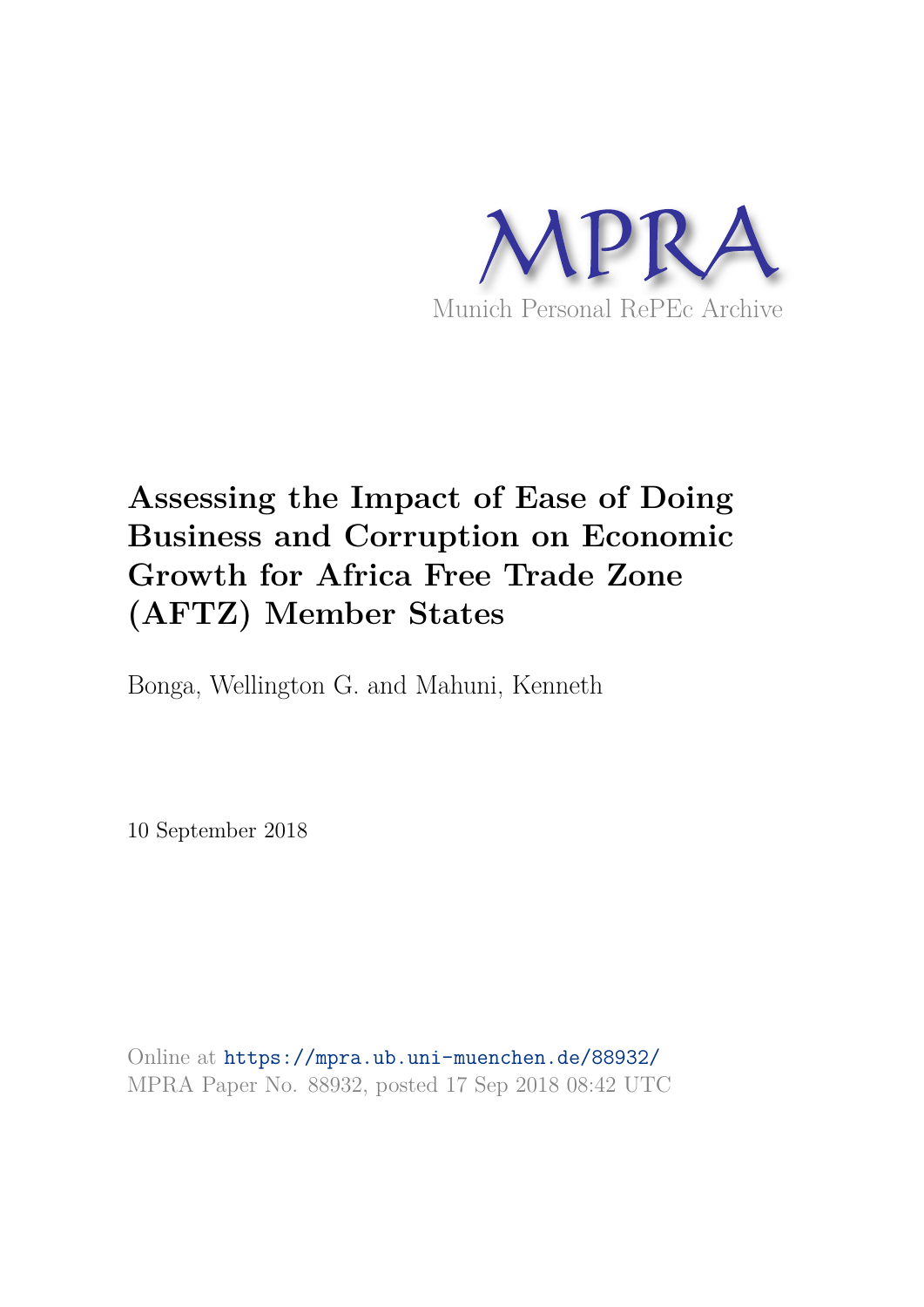# Assessing the Impact of Ease of Doing Business and Corruption on Economic Growth for Africa Free Trade Zone (AFTZ) Member States

#### Wellington G. Bonga & Kenneth Mahuni

sirwellas@gmail.com, kennethmahuni@gmail.com

Abstract: -A positive economic growth is one crucial macroeconomic objective of every nation. Many countries have formed regional as well as international trading blocs in an attempt to enhance economic growth and maximise welfare of each member state, the AFTZ member states are not an exception. This paper seeks to investigate the impact of ease of doing business and corruption on economic growth of AFTZ member states. The study employed a panel data analysis for the period 2010-2016, using Stata Statistical Software. The study findings for the bloc, indicated that corruption, trading across borders, getting credit, registration of property, dealing with construction permits, and starting business have a significant impact on the bloc's economic growth; with insolvency resolving and investor protection of concern as well. Paying attention to country effects test, with the quest for efficient results, the study further divided the AFTZ bloc into 3 groups using average GDP as the determining variable. The usual 3 panel models were run for each group, with efficiency noted from the reported adjusted R-squared and overall R-squared. The study recommends each member state to pay particular attention to the identified affecting variables for improved economic growth. The onus to improve economic wellbeing of each state does not lie on the bloc only but on individual efforts as well, since individual differences prevail. All this will enable the broader efficacy and vision of AFTZ to be realised.

Key Words: Economic Growth, Ease of Doing Business, Doing Business Indicators, Corruption, AFTZ, Panel Data Analysis.

JEL Codes: C01, C12, C33, F15, N17, O55

### I. INTRODUCTION

Africa is one region on the global map with countries still struggling to attract meaningful Foreign Direct Investment (FDI) and hence economic growth rates, which are often low. The year 2015 witnessed one of the historic events on the continent, i.e. the creation of Africa's largest trading bloc, the Africa Free Trade Zone (AFTZ). It consists of the following regional trading blocs in the continent; SADC, COMESA and EAC. Total membership is 26 states with a combined GDP of USD1.2 trillion and 620 million inhabitants.<sup>1</sup>

The most important thing is the diversity of the member states with their unique economic and political systems. Member states in the respective trading blocs, have internal challenges which even makes regional integration not so easy a task. Due to this, most of these countries have painfully lower economic growth rates, with FDI trickling in dribs and drabs which seldom transforms these economies meaningfully. So is this newly created bloc the panacea to Africa's economic growth, economic integration challenges etc.? Will this bloc unlock the roadmap to attaining the continent's agenda  $2063$ ? <sup>2</sup>

Interestingly most of these countries share a common feature which is largely the difficult ease of doing business environments. These somehow 'toxic' business environments have resulted in major investments favouring other regions in the world where environments are much conducive. Thus, FDI is elusive for the continent even firms within the borders of the respective countries find it difficult to thrive fully within local environments, causing them to be shut out of the globalisation train given the tremendous speed it is moving at.<sup>3</sup>As a result, this project is a welcome development for the continent as it encourages member states to improve conditions within their borders to facilitate intra Africa trade in the long run.

Doing business indicators is a broad index published by World Bank. It encompasses several parameters which define the ease of doing business in a country. The 10 parameters include, starting a business, registering a property, getting credit, trading across borders among others. The measures have been in use since 2005. According to World Bank there are two aggregate measures for doing business i.e. the ease of doing business ranking and the distance to frontier scores. The later shows the performance of an economy on 41 indicators for 10 doing business categories relative to the benchmark. For instance, if a country has a score of 50, on a category it means it is 50 percentage points away from the frontier as reflected in the performance of other countries in a given period. The ease of doing business ranking aims at assigning a rank for a country from 1-190, on how it will have performed on indicators relative to other countries. The best rank being 1 and the worst a country can be

**.** 

<sup>1</sup> Extracted from http://www.ipsnews.net/2016/02/africa-launches-largest-trading-block-with-620-million-consumers/

<sup>&</sup>lt;sup>2</sup> The long term vision of a prosperous Africa, a key goal of African Union member states

<sup>&</sup>lt;sup>3</sup>Article by Mahuni K 'The Globalisation of African firms', Korea-Africa Centre Publications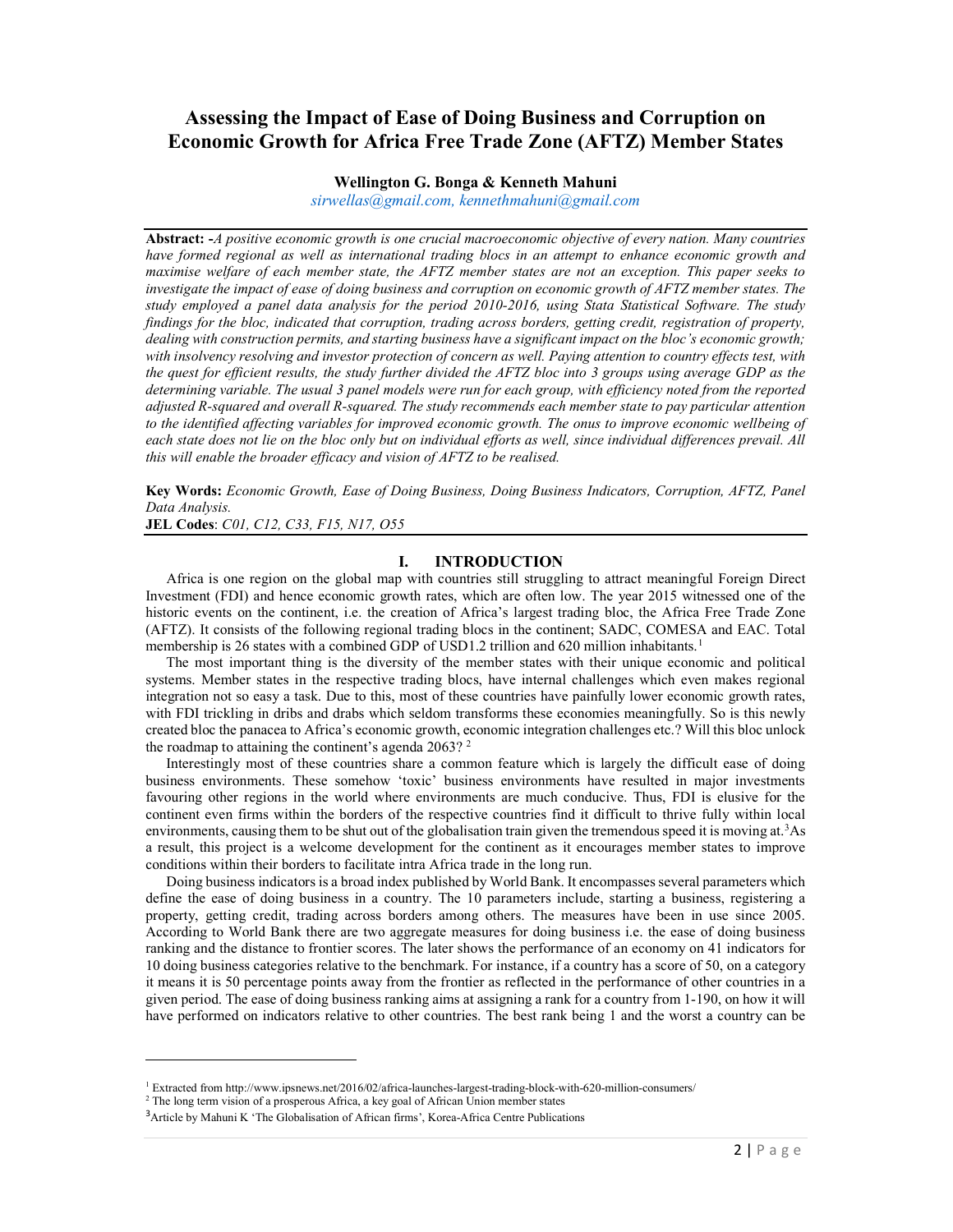ranked relative to others being 190. Problematic areas of Doing Business according to the World Economic Report Forum 2014-2015 include corruption, government bureaucracy and poor infrastructure among other areas.

Africa is a promising continent due to the vast population and untapped natural resources. It has a youthful population which acts as a potential market, natural resources are potential sources of raw materials within and beyond the continent.<sup>4</sup> All this can boost intra Africa trade, hence AFTZ bloc initiative is befitting for a continent still yearning for industrialisation.

For countries in the AFTZ, Botswana, South Africa, Rwanda are some of the countries which have encouraging ease of doing business scores according to World Bank 2016 results. On the other hand, countries such as Zimbabwe, Libya, Somalia, and Eritrea are among poor scorers reflecting difficult business environments. Technology and infrastructure gaps currently exist in the continent in general, this increases cost of doing business. Another problem with Africa is that of corruption. Transparency International Report 2015 shows that for Sub Saharan Africa 40 out of 46 countries are in serious corruption crisis. High risk countries according to the report include, Angola, Burundi and Uganda.<sup>5</sup> A study on corruption by Bonga (2014) using Zimbabwe as a case study has a few important pointers on how corruption is endemic in countries such as Zimbabwe in the continent; the study investigated the various forms of corruption, and showed an index of corruption of 6.8 out 10 (this showed a high affinity for the country Zimbabwe). This is a tip of the iceberg of how corruption is rooted in Zimbabwe. In light of the preceding discussions, in order for efficacy of the AFTZ to be fully realised, besides ease of doing business parameters which need attention, the corruption factor is endemic in Africa as reflected by the brief look of some of AFTZ members.

#### RESEARCH OBJECTIVES

**.** 

Fundamentally, the study seeks to examine how variations in economic growth is explained by doing business indicators for AFTZ member states, in particular which indicators are essentially important. Furthermore, the research also wants to determine the extent to which corruption determines economic growth variations within the member states besides the doing business indicators. All this helps to see what member states should do for the success of AFTZ, as its success undoubtedly partly hinges on how these twin issues are fully addressed.

## II. AFTZ MEMBER STATES: A SYNOPSIS

AFTZ covers the bulk of Southern and Central Africa and partially stretches to North Eastern Africa as shown in figure 1, the regions shaded in green.<sup>6</sup> As alluded to earlier on, the region encompasses a mixed bag of countries with diverse dynamics in terms of economics, politics etc. For instance, in the zone you find some of the most corrupt, poorly managed states relative to some transparent and better managed states. Sadly, all these states have to find common ground for this initiative to work the desired magic through the continent. The conundrum then is, mixing the good and the bad, targeting to achieve the best.





It's worthwhile at this particular juncture to briefly look into some of these member states in particular those which have a lot of issues to do on their respective business environments and those that have fared fairly well in their environments. Also how some of these countries have been rated in as far as corruption is concerned shall be highlighted. In Southern Africa Botswana and South Africa, are countries which have progressed impressively in business environments relative to their other counterparts. For instance, on Doing Business as at 2016, the countries are ranked 71 and 74 respectively. Botswana is doing well given performance of its diamond mining sector. The corruption perception index (CRPI, hereafter) score for Botswana as at 2015 results is 63, which implies strong institutions. South Africa on the other hand, is a powerhouse of the continent which has

<sup>4</sup> Article by John Berman "Seven reasons why Africa's time is now" https://hbr.org/2013/10/seven-reasons-why-africas-time-is-now

<sup>5</sup> Information obtained from https://www.iaca.int/images/news/2016/Corruption\_Perceptions\_Index\_2015\_report.pdf

<sup>6</sup>Wikipedia for full details on members. Available on https://en.wikipedia.org/wiki/African\_Free\_Trade\_Zone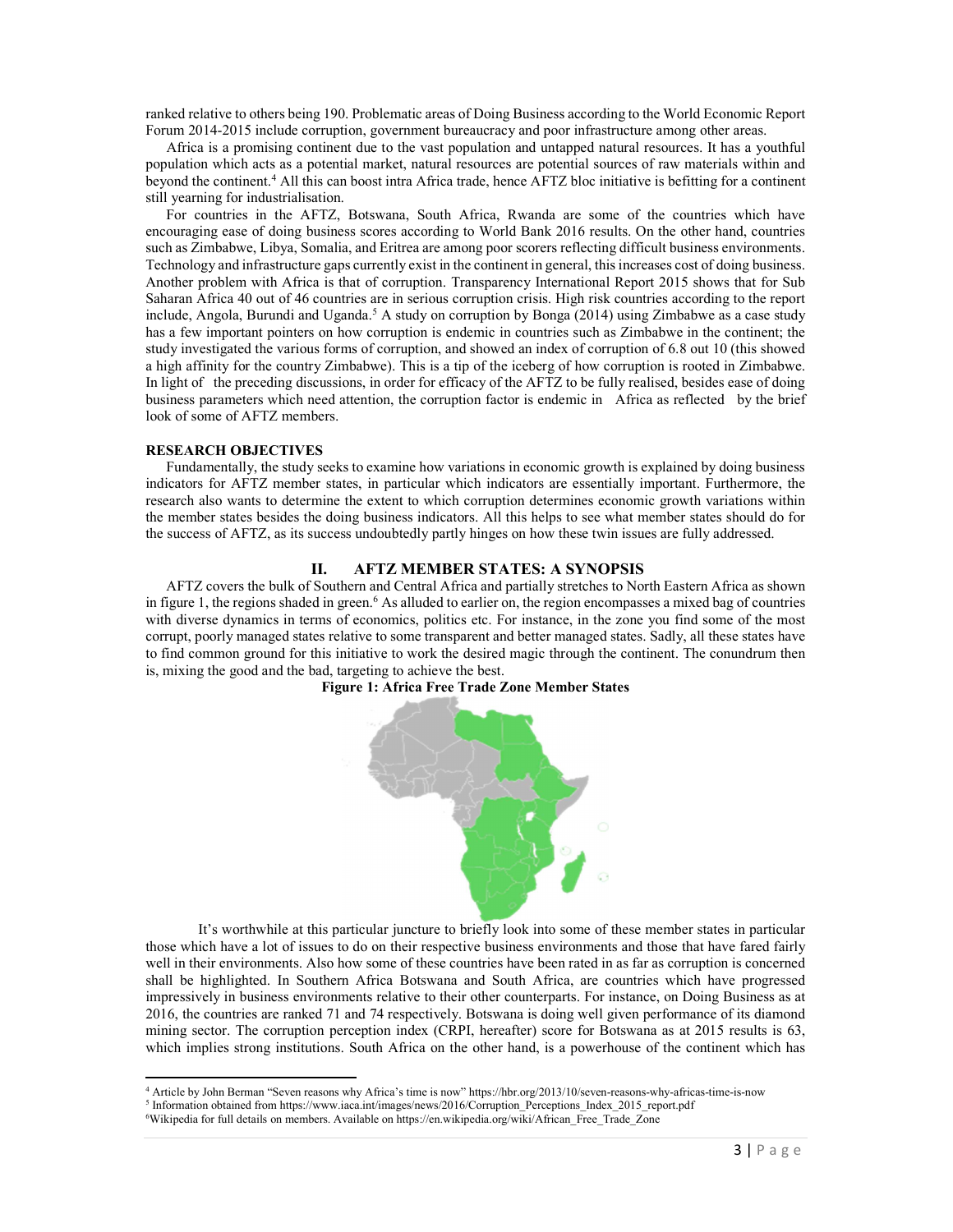strengths in key industries such as mining, manufacturing and processing. Whilst it is a powerhouse of the continent its CRPI score has been at 44. As at May 2016, Moody's, a rating agency assigned South Africa a credit rating of Baa2 although with a negative outlook. According to the report, corruption among other factors were the sources of risks which this country faces.<sup>7</sup> Between March and April 2017 after the infamous cabinet reshuffle in South Africa, in particular the sacking of the finance ministry team among other factors led to downgrading of South Africa to 'junk' status by S &  $P^8$  as well as Fitch<sup>9</sup>, a clear testimony of increasing inconsistence and plummeting confidence levels for the economy. Recently, the proposals on the Mining Charter<sup>10</sup> again in South Africa has added to uncertainty to the investor community. All this increases costs of doing business.

As at 2016, Zimbabwe and Tanzania were ranked a disappointing 161 and 132 respectively, with CRPI scores of 21 and 30. Angola, the other potential giant for the continent was ranked at 182 and a low CRPI score of 15, signifying heavy corruption and a toxic doing business environment.

Egypt despite being a potential economic powerhouse for the continent, for the same period it was ranked 122 and had a score of 36, implying substantial corruption. Kenya, is the powerhouse in particular for the East African Community (EAC) regional bloc, despite a ranking of 92, a CRPI score of 25, points to huge corruption. Recently USA suspended aid to Kenya, one of the reasons cited was presence of corruption. Rwanda is a success story for the EAC bloc, which has made significant progress, with an impressive ranking of 54 and a score of 56 for CRPI for the same period. VW, the Germany car maker recently established an automobile plant in Rwanda, a testimony of improving doing business environment in the country and increasing investor confidence.

The preceding brief discourse on conditions of member states of AFTZ, affirms that the countries are so diverse and worlds apart. Harmonising and marrying this diversity together will be the mortar which will bind this regional arrangement into one piece with a shared vision or else the envisaged vision remains but a field of dreams. Besides the discussed factors, other countries for instance Burundi, Somalia, DRC etc. occasionally have incidences of instability. Owing to fragility of states doing business becomes difficult. For instance, countries in the horn of Africa, Somalia, and Eritrea etc. often experience conflict and instability. This obviously makes ease of doing business difficult and investments in other potential sectors complex (Mahuni, 2016). All this adds, to hurdles regards to doing business. The poor corruption scores as reflected by most countries, implies that it is a cancer which is embedded in the structures of these economies. Thus we can safely conclude that the success of AFTZ will also hinge on how problems like corruption are decisively dealt with, besides attending to doing business indicators.

#### III. LITERATURE REVIEW

Since the inception of doing business indicators, there is now a vast body of literature of studies trying to explain, this concept. In particular, a number of studies on how economic growth or FDI for a country or region is affected by the ease of doing business in a particular country or region. Overtime, World Bank is always refining these indicators, in terms of e.g. methodology of how some of these indicators are ascertained and expanding on how some of them are captured.

Ani (2015) carried out a study on selected Asian countries so as to see how ease of doing business parameters impacted on economic growth within the countries under study. Dealing with construction permits and getting credit had a negative effect. On the other hand, registering a property and trade across borders were found to have a positive effect. Other variables were found not to be significant.

A study by Kasongo (2013) on 40 sub Saharan Africa has important results on link between doing business and FDI inflows. Using seven panel data sets for the countries and FDI as the regress and, doing business indicators were used as regressors. Factors such as starting a business, cost of registering a property were found to be significant in determining FDI inflows in the region. The researcher also found that cost of starting a business, time to register a property, time to export were not significant.

So as to explain how doing business indicators affect economic growth, Haidar (2012) used a sample of 172 countries using panel data spanning 2006-2010. The major finding of the research was that each additional improvement of business regulations resulted in 0.15 increase in economic growth for the period under study.

Mahuni and Bonga (2017) studied how various Doing Business parameters impacted on FDI inflows for Zimbabwe showed that the country has a difficult ease of doing business environment in areas such enforcing contracts which stifles FDI inflows.

Messaoud and Tehem (2014) conducted a study to investigate the link between business regulations for 162 countries from 2007 -2011.The majority of indicators were found to be significant in explaining growth, with the exception of trading across borders and dealing with construction permits.

**.** 

<sup>7</sup>Moody's Investor's service. Available at

http://www.stanlib.com/EconomicFocus/Pages/Moody'sconfirmedSA'ssovereigncreditratingatBaa2.aspx

<sup>8</sup> A top credit rating agency

<sup>&</sup>lt;sup>9</sup> A top credit rating agency

<sup>&</sup>lt;sup>10</sup> The charter among other measures aims at reforming the mining sector to allow blacks to have a significant stake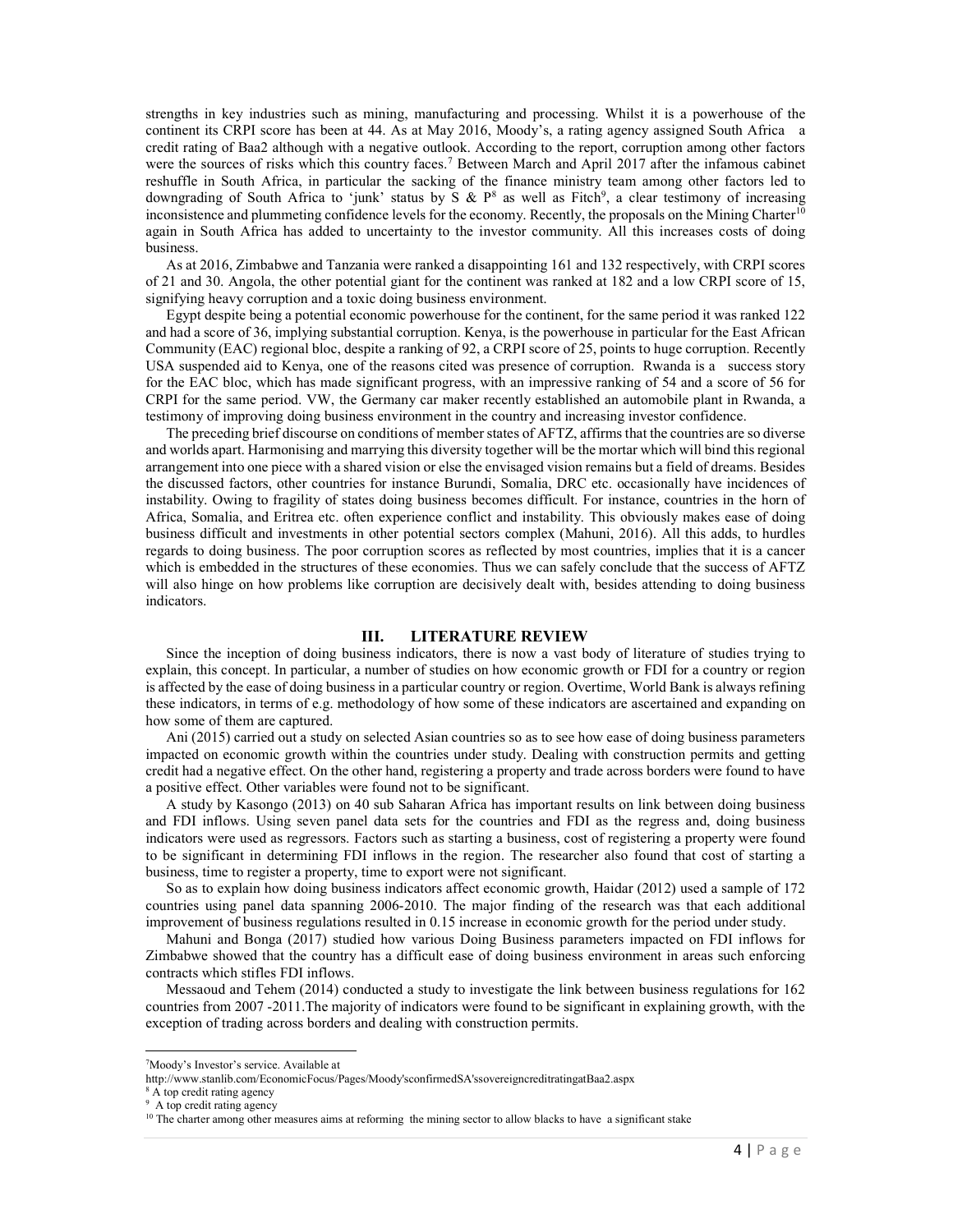World Bank's International Financial Corporation (2012) is a report which is based on doing business with respect to countries in the Arab league. Its aim was to find out those factors which inhibit or promote Doing Business in the Arab region. The report shows that the Arab world is still grappling with problems like unemployment, low private sector investment etc. Governance was found to be the major hindrance which if manipulated well will help open up economies in the Arab world. Governance influences how institutions are run. In turn variables like enforcing contracts, corruption, getting credit, getting permits etc. will be affected directly or indirectly by governance.

Marek (2012) writing for the World Bank, sought to analyse the relationship between Doing Business, economic growth and regulatory reform. The goal of the paper was to see the importance of instituting reforms as a means of unlocking private sector investment so as to spur economic growth. The researcher acknowledges that whilst the Doing Business indicators cannot be relied upon entirely, they nevertheless help policy makers have a starting point. The research shows Doing Business aspects focusing on costs, have the greatest impact on explaining growth. The researcher singled out factors such as getting credit and enforcement of contracts.

#### IV. METHODOLOGY

The study, for its analysis used secondary data for 26 countries collected from reliable sources namely; World Bank, Transparency International and UNCTAD statistics. The current study due to data availability, concentrated the analysis on the 2010-2016 period. Economic growth is the dependent variable proxied by annual GDP (Opeyemi, 2011). 11 variables are explaining economic growth; of which 10 are doing business indicators, while corruption index is the eleventh explaining variable. Corruption Perception Index as given by Transparency International assigns scores ranging from 0-100. A score such 100 implies a clean country, whereas a low score e.g. 10 signifies presence of high level of corruption. Doing business indicators, are taken as distance from frontier scores, a score of 100, is the benchmark and ideal for an economy while 1 is the unfavourable country position.

The study chose the panel data analysis technique due to its ability over a short period of time to ensure adequate degrees of freedom for efficient results. Panel data estimation technique, has three models which can be equally used depending on efficient statistical tests namely; Pooled Ordinary Least Squares model, Fixed Effects model and Random Effects model. The choice of an appropriate model depends inter alia on the degree of homogeneity of the intercept and slope coefficients and the extent to which any individual cross-section effects are correlated with the explanatory variables (Song and Witt, 2000), and this is testable.

The economic model for the research was specified as follows to show the functional relationship of the variables under study;

$$
GDP = f(SB, DCP, GE, GC, RP, PMI, PT, TAB, EC, RI, CRPI) --- (1)
$$

The subsequent econometric model (which has both time dimension and cross-sectional dimension) of the above functional form can be expressed as follows;

, )3( )2( , , , , 0 ,1 2 , ,3 ,4 ,5 6 , ,7 8 , ,9 ,10 11 , , tititti ti ti ti ti ti ti ti ti ti ti ti titi and v GDP SB DCP GE GC RP PMI PT TAB EC RI CRPI 

Where; GDP= gross domestic product,  $\beta_0$ =constant term,  $\beta_1 - \beta_{11}$ =slope coefficients, SB= starting business, DCP=dealing with construction permits, GE= getting electricity, RP=registering property, GC=getting credit, PMI=protecting investors, PT=paying taxes, TAB= trading across borders, EC= enforcing contracts, RI= resolving insolvency, CRPI=corruption perception index,  $\varepsilon$ =disturbance term,  $\eta$ - unobserved cross-sectional

individual effects,  $v$  - is the idiosyncratic error,  $\lambda$  - the unobserved time effects, i - denotes country and t-time dimension.

Panel data models take into account a greater degree of the heterogeneity that characterises individuals, regions, firms or study units over time (Hsiao, 2003). Moreover, by combining time-series of cross-section observations, panel data can significantly increase the number of observations. Panel data allows the researcher to distinguish within group correlations from between group correlations (Moyo, 2013). With panel data, study results will remain efficient even if there are omitted variables in the regression equation.

#### V. DATA ANALYSIS AND ECONOMETRIC MODEL ESTIMATION

The AFTZ has 26 countries, however the analysis has dropped Libya due to serious data problems, the study failed to obtain relevant data for the variables for the period under study. Therefore, the study uses 25 countries in its analysis.

Due to the nature of the study and data collected, a panel data analysis is the best method to use. Panel data analysis relies on three methods, namely Pooled OLS model, Fixed Effects model and Random Effects model. Picking which model to use, usually depends on the study assumptions, and also panel tests can be carried to determine which model best suits the data. The current study will run the three models to confirm the results, and tests will also be done to determine the best model.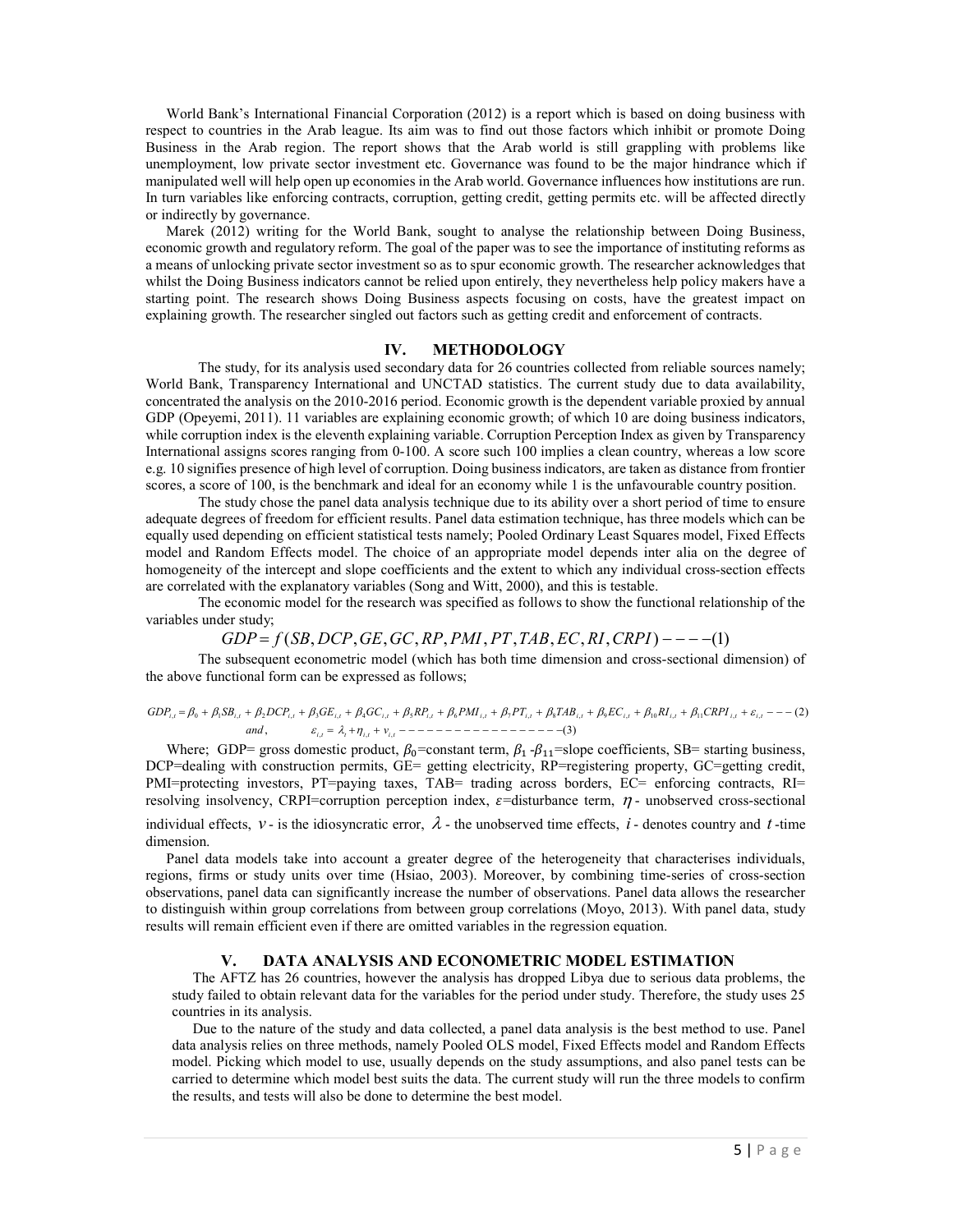#### 5.1 Summary Statistics

Summary statistics for the dependent variable and explanatory variables used in the study are shown below;



 From the above table, it can be noticed that number of observations are not the same for some variables. This has been caused by data unavailability for some years for some countries. RI is the most affected with 143 observations as compared to the maximum 175 observations. The use of the STATA software is crucial in this scenario as it can hold missing data. Variability is higher in the dependant variable as indicated by a standard deviation of 87.38, and this has been shown by the range where the minimum is 0.53 billion and maximum of 416.42 billion; there is greater difference in national income among AFTZ nations for the period under study. For the explanatory variables, variability is almost the same for each variable, RP has the lowest variability of 11.39, while GC has 22.77.

### 5.2 Correlation Matrix

-

Regressions for reliable results requires working with variables that are not serious correlated (correlation that does not exceed 0.8 – rule of thumb). The study undertook a multicollinearity test and results are shown below;



 Form the results above, there is no serious correlation among the explanatory variables. The highest correlation is between CRPI and PT being 0.6373. Therefore, all explanatory variables will be included in the regressions.

# 5.3 Regression Results

The study undertook all the 3 panel data methods, and the results are presented below;

| Dep.<br>Variable:<br><b>GDP</b> |          | <b>POOLED OLS MODEL</b>      |                                   |                                |         | <b>RANDOM EFFECTS MODEL</b>        | <b>FIXED EFFECTS MODEL</b>     |              |          |  |
|---------------------------------|----------|------------------------------|-----------------------------------|--------------------------------|---------|------------------------------------|--------------------------------|--------------|----------|--|
| Variables                       | Coef.    | t                            | p-value                           | Coef.                          | Z       | p-value                            | Coef.                          | $\mathbf{t}$ | p-value  |  |
| <b>CRPI</b>                     | $-4.13$  | $-4.14$                      | $0.000$ ***                       | 0.25                           | 0.58    | 0.565                              | 0.31                           | 0.70         | 0.485    |  |
| RI.                             | $-0.49$  | $-0.83$                      | 0.411                             | 0.58                           | 1.60    | 0.109                              | 0.62                           | 1.66         | $0.100*$ |  |
| EC                              | 1.26     | 1.45                         | 0.148                             | 0.44                           | 1.11    | 0.269                              | 0.44                           | 1.08         | 0.282    |  |
| <b>TAB</b>                      | 1.37     | 2.75                         | $0.007***$                        | $-0.11$                        | $-0.82$ | 0.414                              | $-0.11$                        | $-0.82$      | 0.413    |  |
| PT                              | 0.75     | 0.70                         | 0.483                             | $-0.04$                        | $-0.14$ | 0.892                              | $-0.03$                        | $-0.09$      | 0.928    |  |
| PMI                             | 0.43     | 0.49                         | 0.625                             | 0.50                           | 2.02    | $0.043**$                          | 0.49                           | 1.91         | $0.058*$ |  |
| GC                              | 1.31     | 2.94                         | $0.004***$                        | 0.10                           | 0.67    | 0.503                              | 0.08                           | 0.50         | 0.617    |  |
| RP                              | 1.35     | 1.67                         | $0.097*$                          | $-0.02$                        | $-0.05$ | 0.959                              | $-0.01$                        | $-0.02$      | 0.982    |  |
| <b>GE</b>                       | 0.39     | 0.61                         | 0.542                             | $-0.25$                        | $-0.96$ | 0.337                              | $-0.28$                        | $-1.04$      | 0.302    |  |
| DCP                             | 1.08     | 1.76                         | $0.080*$                          | $-0.13$                        | $-0.55$ | 0.580                              | $-0.15$                        | $-0.62$      | 0.537    |  |
| SB                              | 0.34     | 0.53                         | 0.596                             | 0.30                           | 1.25    | 0.210                              | 0.30                           | 1.21         | 0.231    |  |
| Constant                        | $-259.5$ | $-3.04$                      | $0.003***$                        | $-19.76$                       | $-0.42$ | 0.675                              | $-20.32$                       | $-0.47$      | 0.640    |  |
|                                 |          | $F(11, 135) = 3.86(0.0001)$  |                                   | Wald chi2(11) = 15.99 (0.1416) |         |                                    | $F(11, 115) = 1.39(0.1861)$    |              |          |  |
|                                 |          | Adjusted R-squared $= 0.177$ |                                   | R-squared (overall) = $0.0177$ |         |                                    | [ui]: F $(20,115) = 226.87$    |              |          |  |
|                                 |          | Root MSE = $84.434$          |                                   |                                |         | Sigma (u) = $107.34$ , sigma (e) = | (0.0000)                       |              |          |  |
|                                 |          |                              |                                   | 14.38, rho = $0.982$           |         |                                    | R-squared (overall) = $0.0124$ |              |          |  |
|                                 |          |                              | Significant; * 10%, ** 5%, *** 1% |                                |         |                                    |                                |              |          |  |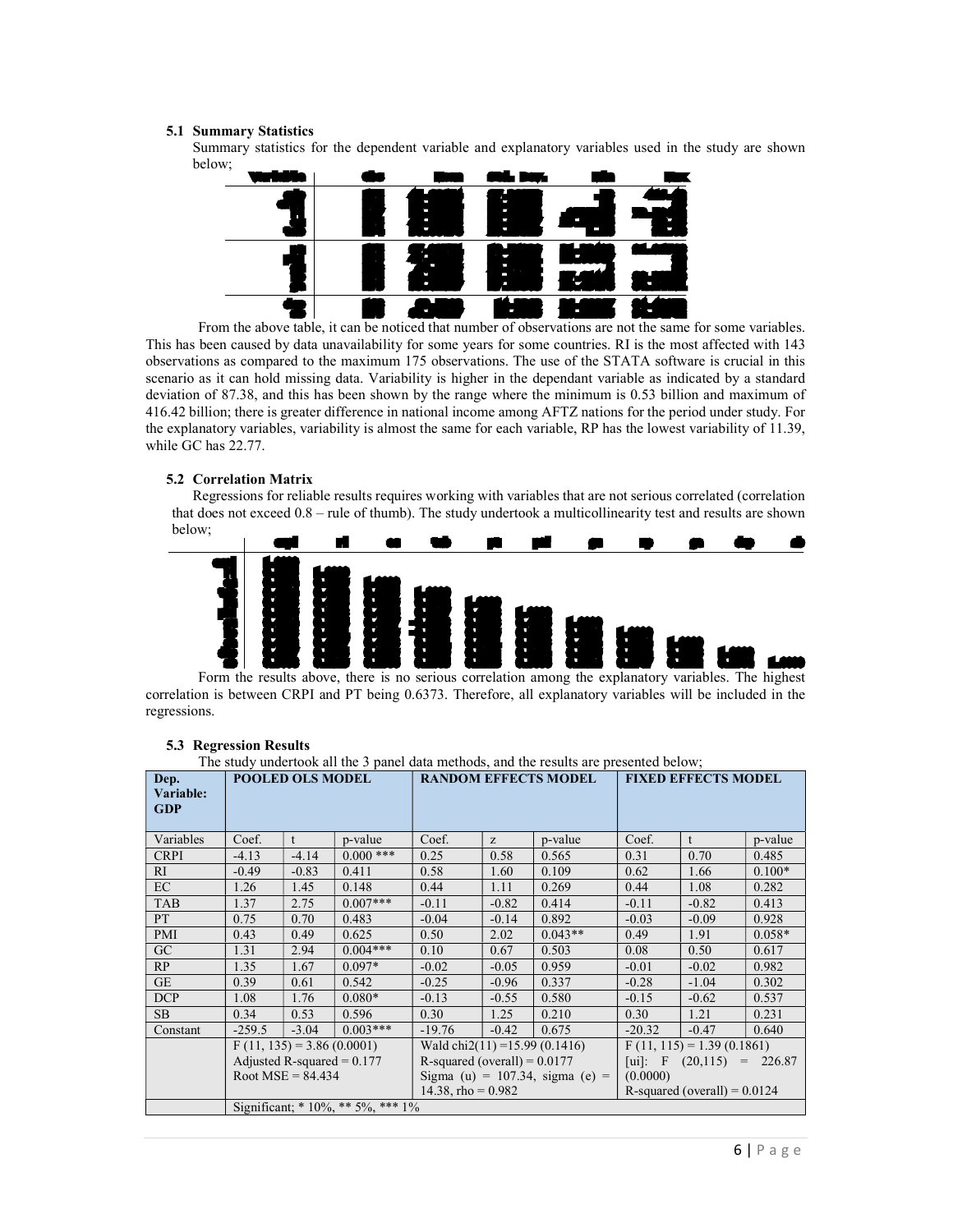Table above shows the results of the regression results for the three models. The Pooled OLS model shows that 5 variables significantly explain GDP levels for the AFTZ countries, while the Fixed Effects model shows that only 2 variables are significant and the Random Effects model has 1 significant variable, and also a marginally insignificant variable. The Pooled OLS model regression results are contradicting both the Random Effects and the Fixed Effects Model.

 The AFTZ as a region, the study has already assumed pooling of data for the region for a collaborative analysis, implying the reliance on the Pooled OLS model. The Pooled OLS model, shows that CRPI, TAB and GC are the most significant variables explain GDP levels (significant at 1% level), and RP and DCP are significant at 10% level. CRPI, the corruption index has a negative significant coefficient (-4.13), implying that the corruption levels in the region negatively affects the income levels. TAB, GC, RP and DCP all have positive significant coefficients, indicating a positive contribution to regional income levels. Variables RI, EC, PT, PMI, GE and SB have been found to insignificantly affect regional income.

### 5.3.1 Panel Tests

Although the study assumptions require pooling of data, there is greater need to do panel tests to determine the most efficient methodology. Panel tests carried out, include the Chow test (Fixed effects test), the LM test (Breusch and Pagan test) and the Hausman test.

The Chow test reported an F-value of 226.87 with a p-value of 0.0000, indicating that the Fixed Effects model is preferred to the Pooled OLS model. The Breusch and Pagan LM test reported a chi-square statistic of 329.43 with a p-value of 0.0000, indicating that the Random Effects model is preferred to the Pooled OLS model. The two tests are in agreement with each other, causing the study to question its original assumption (though this does not guarantee the assumption to be dropped). Choosing between the Random Effects and the Fixed Effects, the Hausman test is used. The Hausman test reported a Chi-square statistic of 1.16 with a p-value of 0.9999, implying that the Random Effects model is preferred to the Fixed Effects model.

From the panel tests carried out, it is then necessary to consider the regression results of the Random Effects model. The two variables RI and PMI have been found to significantly explain regional income levels, RI with a negative impact while PMI with a positive impact. The results show that investor protection environment if improved will yield higher economic growth. The region should also aim to improve how it resolves insolvency.

#### 5.3.2 Time Effects Test and Country Effects test

To determine the best model for the data analysis, there is greater need to check for time effects and country effects, and sometimes the joint effect of time and country effects.

Time effects test results are presented below;



The time effects test reported an F-statistic of 1.41 with a p-value of 0.2174, implying that the time effects are insignificant. The impact of time has failed to explain the growth in regional income levels for the period under study.

Country effects test results are presented below;



The country effects test reported an F-statistic of 230.01 with a p-value of 0.0000, this implies that country effects are present for the countries in the AFTZ region. The country effects test, indicates that, while we may want to pool the countries (as previously assumed), there exist some differences in the region which may prevent the pooling of the countries together for a meaningful analysis. Results from the Pooled OLS may not help to the fullest for policy derivation.

#### 5.4 Grouping AFTZ Member States According to GDP Levels

The study, using the results of the country effects test, have used country average national income for the period under study to further divide the 25 AFTZ countries into 3 groups. The groups are shown in the following table;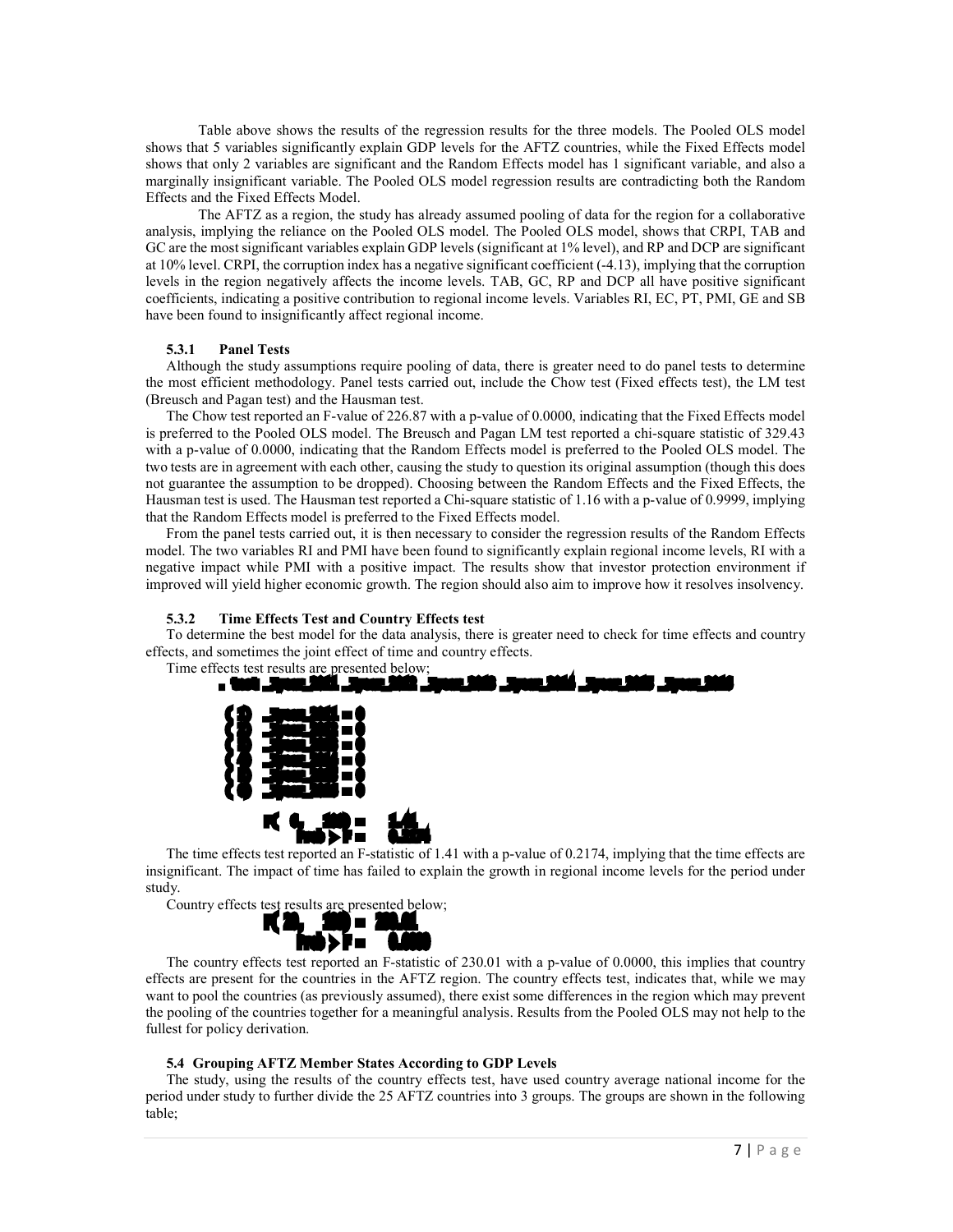|                | <b>AVERAGE GDP (2010-2016)</b> |                 |       |                  |      |  |  |  |  |  |  |  |  |  |
|----------------|--------------------------------|-----------------|-------|------------------|------|--|--|--|--|--|--|--|--|--|
| <b>GROUP I</b> |                                | <b>GROUP II</b> |       | <b>GROUP III</b> |      |  |  |  |  |  |  |  |  |  |
| <b>RSA</b>     | 359.69                         | Uganda          | 24.34 | Madagascar       | 9.94 |  |  |  |  |  |  |  |  |  |
| Egypt          | 285.34                         | Zambia          | 23.59 | Rwanda           | 7.41 |  |  |  |  |  |  |  |  |  |
| Angola         | 106.61                         | Botswana        | 14.86 | Malawi           | 6.34 |  |  |  |  |  |  |  |  |  |
| Sudan          | 78.29                          | Zimbabwe        | 14.23 | Swaziland        | 4.43 |  |  |  |  |  |  |  |  |  |
| Kenya          | 54.74                          | Mozambique      | 13.80 | Eritrea          | 3.34 |  |  |  |  |  |  |  |  |  |
| Ethiopia       | 49.33                          | <b>DRC</b>      | 12.11 | Burundi          | 2.68 |  |  |  |  |  |  |  |  |  |
| Tanzania       | 41.43                          | Namibia         | 12.00 | Lesotho          | 2.49 |  |  |  |  |  |  |  |  |  |
|                |                                | Mauritius       | 11.71 | Djibouti         | 1.48 |  |  |  |  |  |  |  |  |  |
|                |                                |                 |       | Seychelles       | 1.27 |  |  |  |  |  |  |  |  |  |
|                |                                |                 |       | Comoros          | 0.59 |  |  |  |  |  |  |  |  |  |

The 25 countries have been grouped using the average GDP levels for the 2010-2016 period. Group I with higher income has 7 countries, South Africa, Egypt and Angola topping the group. Group II has 8 countries, Uganda, Zambia and Botswana topping the group. Group III has 10 countries, with Madagascar, Rwanda and Malawi on the top, while Comoros, Seychelles and Djibouti on the bottom list. The grouping depends on the range of average national income.

## 5.4.1 GROUP I REGRESSIONS

South Africa, Egypt, Angola, Sudan, Kenya, Ethiopia, Tanzania. Group I countries have the highest average GDP levels for the period under study, South Africa with an average of US\$359.69 billion topping the group while Tanzania recorded US\$41.43 billion. Worth to note is that the range remains large for this group despite efforts to classify are concerned.

Summary statistics for Group I are shown below;



Variability has changed for this group as compared to first regression. Only GDP the dependant variable has shown that there is greater variation among the countries, and this has been necessitated by greater income values for the Group I countries. For the explaining variables variability has reduced significantly from the statistics of the whole AFTZ member states.

Three panel data methodologies have been estimated for the group and results are shown below;

| Dep.             |                     | <b>POOLED OLS MODEL</b>       |                                   | <b>RANDOM EFFECTS MODEL</b>     |         |                                       | <b>FIXED EFFECTS MODEL</b>       |                          |            |  |
|------------------|---------------------|-------------------------------|-----------------------------------|---------------------------------|---------|---------------------------------------|----------------------------------|--------------------------|------------|--|
| Variable:        |                     |                               |                                   |                                 |         |                                       |                                  |                          |            |  |
| <b>GDP</b>       |                     |                               |                                   |                                 |         |                                       |                                  |                          |            |  |
| <b>Variables</b> | Coef.               | $\mathbf{t}$                  | p-value                           | Coef.                           |         | p-value                               | Coef.                            | $\mathbf t$              | p-value    |  |
|                  |                     |                               |                                   |                                 | z       |                                       |                                  |                          |            |  |
| <b>CRPI</b>      | 9.71                | 6.61                          | $0.000***$                        | 9.71                            | 6.61    | $0.000***$                            | 2.18                             | 1.63                     | 0.115      |  |
| RI               | 1.03                | 0.46                          | 0.648                             | 1.03                            | 0.46    | 0.645                                 | 3.47                             | 2.86                     | $0.008***$ |  |
| EC               | $-3.76$             | $-2.46$                       | $0.020**$                         | $-3.75$                         | $-2.46$ | $0.014**$                             | 1.90                             | 1.44                     | 0.162      |  |
| <b>TAB</b>       | 0.47                | 0.72                          | 0.477                             | 0.47                            | 0.72    | 0.471                                 | $-0.56$                          | $-1.57$                  | 0.129      |  |
| <b>PT</b>        | 1.95                | 1.76                          | $0.088*$                          | 1.95                            | 1.72    | $0.078*$                              | 3.08                             | 3.88                     | $0.001***$ |  |
| <b>PMI</b>       | $-0.52$             | $-0.44$                       | 0.665                             | $-0.52$                         | $-0.44$ | 0.662                                 | 1.63                             | 2.59                     | $0.016**$  |  |
| GC               | 0.19                | 0.24                          | 0.811                             | 0.19                            | 0.24    | 0.810                                 | $-0.14$                          | $-0.36$                  | 0.723      |  |
| RP               | 4.34                | 2.32                          | $0.027**$                         | 4.34                            | 2.32    | $0.020**$                             | $-3.15$                          | $-1.48$                  | 0.153      |  |
| <b>GE</b>        | $-2.41$             | $-2.10$                       | $0.045**$                         | $-2.41$                         | $-2.10$ | $0.036**$                             | $-1.14$                          | $-1.85$                  | $0.076*$   |  |
| <b>DCP</b>       | 2.68                | 2.67                          | $0.012**$                         | 2.68                            | 2.67    | $0.008***$                            | 3.06                             | 4.11                     | $0.000***$ |  |
| <b>SB</b>        | 2.50                | 1.74                          | $0.091*$                          | 2.50                            | 1.74    | $0.081*$                              | 6.55                             | 5.14                     | $0.000***$ |  |
| Constant         | $-561.2$            | $-2.44$                       | $0.021**$                         | $-561.2$                        | $-2.44$ | $0.015**$                             | $-751.6$                         | $-4.03$                  | $0.000***$ |  |
|                  |                     | $F(11, 30) = 43.63(0.0000)$   |                                   | Wald chi2(11) = 479.88 (0.0000) |         |                                       |                                  | $F(11,25)= 6.08(0.0001)$ |            |  |
|                  |                     | Adjusted R-squared $= 0.9196$ |                                   | R-squared (overall) = $0.9412$  |         |                                       | [ui]: $F(5,25) = 23.91 (0.0000)$ |                          |            |  |
|                  | Root MSE = $37.436$ |                               |                                   |                                 |         | Sigma (u) = 0, sigma (e) = 17.05, rho | R-squared (overall) = $0.6079$   |                          |            |  |
|                  |                     |                               |                                   | $= 0$                           |         |                                       |                                  |                          |            |  |
|                  |                     |                               | Significant; * 10%, ** 5%, *** 1% |                                 |         |                                       |                                  |                          |            |  |

From the above regressions, the three models have indicated that most variables significantly explain the levels of national income for the member states. The Pooled OLS and the Random Effects models are in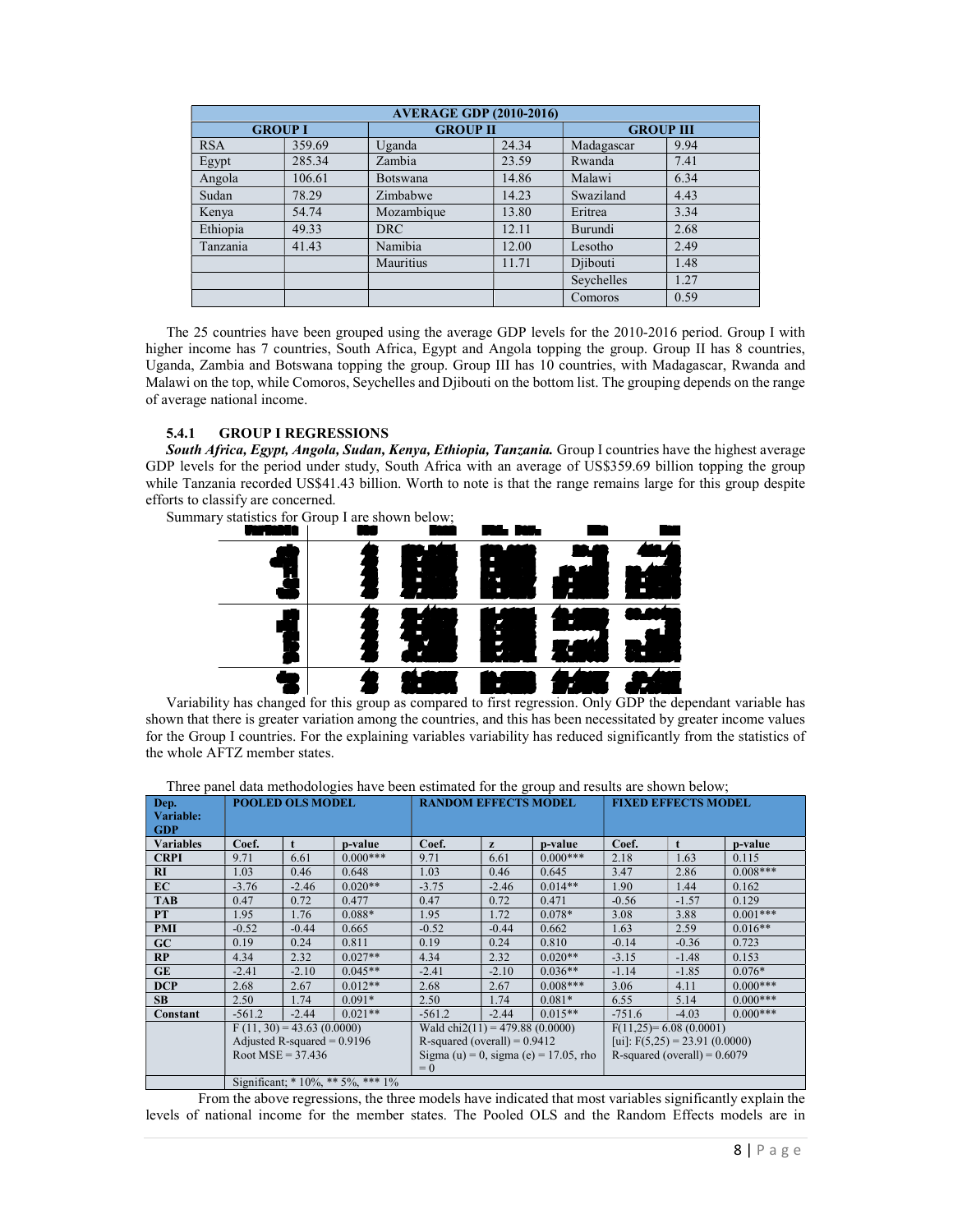agreement; the two models have indicated that seven (7) variables significantly explain economic growth for the member states. Significant variables are CRPI, EC, PT, RP, GE DCP and SB; CRPI (an index of corruption levels) being the major determinant significant at 1% level, however with a positive impact.

The Fixed Effects model shows six (6) significant variables; adding RI and PMI as significant variables, which have been rejected by the other two models. The other significant variables include PMI, GE, DCP and SB. RP, EC and TAB are marginally insignificant.

## 5.4.2 GROUP II REGRESSIONS

Uganda, Zambia, Botswana, Zimbabwe, Mozambique, DRC, Namibia and Mauritius. Group II countries have the medium average income for the period under study, Uganda tops the group with an average of US\$24.34 billion annually, and Mauritius is the last with US\$11.71 billion.



 Variability for GDP is significantly lower as compared to the whole AFTZ group, this shows that Group II countries have relatively similar income levels. Variability of the explaining variables, reported a minimum of 9.896 (RP) and a maximum of 19.762 (RI), a range which can be termed marginal.

| Dep.<br>Variable:<br><b>GDP</b> |                     | <b>POOLED OLS MODEL</b>                                      | <u>stowp in type conton results for the superior cally include the presence official</u> | <b>RANDOM EFFECTS MODEL</b>                                                 |         |                                       | <b>FIXED EFFECTS MODEL</b>                                  |                                 |            |  |
|---------------------------------|---------------------|--------------------------------------------------------------|------------------------------------------------------------------------------------------|-----------------------------------------------------------------------------|---------|---------------------------------------|-------------------------------------------------------------|---------------------------------|------------|--|
| <b>Variables</b>                | Coef.               | t                                                            | p-value                                                                                  | Coef.                                                                       | z       | p-value                               | Coef.                                                       | t                               | p-value    |  |
| <b>CRPI</b>                     | $-0.13$             | $-1.17$                                                      | 0.248                                                                                    | $-0.13$                                                                     | $-1.17$ | 0.240                                 | 0.31                                                        | 2.01                            | $0.053*$   |  |
| RI                              | 0.12                | 1.33                                                         | 0.192                                                                                    | 0.12                                                                        | 1.33    | 0.183                                 | 0.01                                                        | 0.09                            | 0.930      |  |
| EC                              | 0.15                | 1.72                                                         | $0.093*$                                                                                 | 0.15                                                                        | 1.72    | $0.085*$                              | 0.07                                                        | 0.88                            | 0.388      |  |
| <b>TAB</b>                      | $-0.07$             | $-1.64$                                                      | 0.109                                                                                    | $-0.07$                                                                     | $-1.64$ | 0.101                                 | 0.02                                                        | 0.43                            | 0.667      |  |
| <b>PT</b>                       | $-0.24$             | $-1.17$                                                      | 0.249                                                                                    | $-0.24$                                                                     | $-1.17$ | 0.242                                 | 0.11                                                        | 0.45                            | 0.654      |  |
| <b>PMI</b>                      | $-0.14$             | $-0.87$                                                      | 0.389                                                                                    | $-0.14$                                                                     | $-0.87$ | 0.383                                 | 0.16                                                        | 1.54                            | 0.135      |  |
| GC                              | 0.08                | 1.95                                                         | $0.058*$                                                                                 | 0.08                                                                        | 1.95    | $0.051*$                              | 0.01                                                        | 0.29                            | 0.770      |  |
| RP                              | $-0.04$             | $-0.50$                                                      | 0.622                                                                                    | $-0.04$                                                                     | $-0.50$ | 0.619                                 | 0.31                                                        | 2.93                            | $0.006***$ |  |
| <b>GE</b>                       | $-0.22$             | $-3.13$                                                      | $0.003***$                                                                               | $-0.22$                                                                     | $-3.13$ | $0.002***$                            | 0.02                                                        | 0.25                            | 0.803      |  |
| <b>DCP</b>                      | $-0.06$             | $-0.72$                                                      | 0.473                                                                                    | $-0.06$                                                                     | $-0.72$ | 0.469                                 | 0.03                                                        | 0.45                            | 0.656      |  |
| <b>SB</b>                       | 0.35                | 2.75                                                         | $0.009***$                                                                               | 0.35                                                                        | 2.75    | $0.006***$                            | 0.28                                                        | 1.76                            | $0.089*$   |  |
| Constant                        | 27.63               | 2.39                                                         | $0.022**$                                                                                | 27.62                                                                       | 2.39    | $0.017**$                             | $-61.12$                                                    | $-2.55$                         | $0.016**$  |  |
|                                 | Root MSE = $2.9283$ | $F(11, 37) = 11.57(0.0000)$<br>Adjusted R-squared $= 0.7078$ |                                                                                          | Wald chi2(11) = $127.26(0.0000)$<br>R-squared (overall) = $0.7747$<br>$= 0$ |         | Sigma (u) = 0, sigma (e) = 1.779, rho | $F(11,31) = 3.46(0.0031)$<br>R-squared (overall) = $0.0511$ | [ui]: $F(6,31) = 11.54(0.0000)$ |            |  |
|                                 |                     |                                                              | Significant; * 10%, ** 5%, *** 1%                                                        |                                                                             |         |                                       |                                                             |                                 |            |  |

|  | Group II regression results for the 3 panel data models are presented below: |  |  |  |  |  |
|--|------------------------------------------------------------------------------|--|--|--|--|--|
|  |                                                                              |  |  |  |  |  |

For Group II countries, both Pooled OLS model and the Random Effects model reported that four variables significantly explain economic growth, and both models are in agreement for signs and magnitude of variables. EC, GC, GE and SB are the significant variables, with GE and SB significant at 1 percent level.

The Fixed Effects model reported three significant variables; CRPI, RP and SB; CRPI and RP have a negative impact on income levels while SB have a positive impact on economic growth levels of the member states.

## 5.4.3 GROUP III REGRESSIONS

Madagascar, Rwanda, Malawi, Swaziland, Eritrea, Burundi, Lesotho, Djibouti, Seychelles and Comoros. Group III countries are the low income countries as defined by the average GDP levels for the period under study. Madagascar tops the group with an average of US\$9.94 billion, while Comoros has the lowest average of US\$0.59 billion per annum.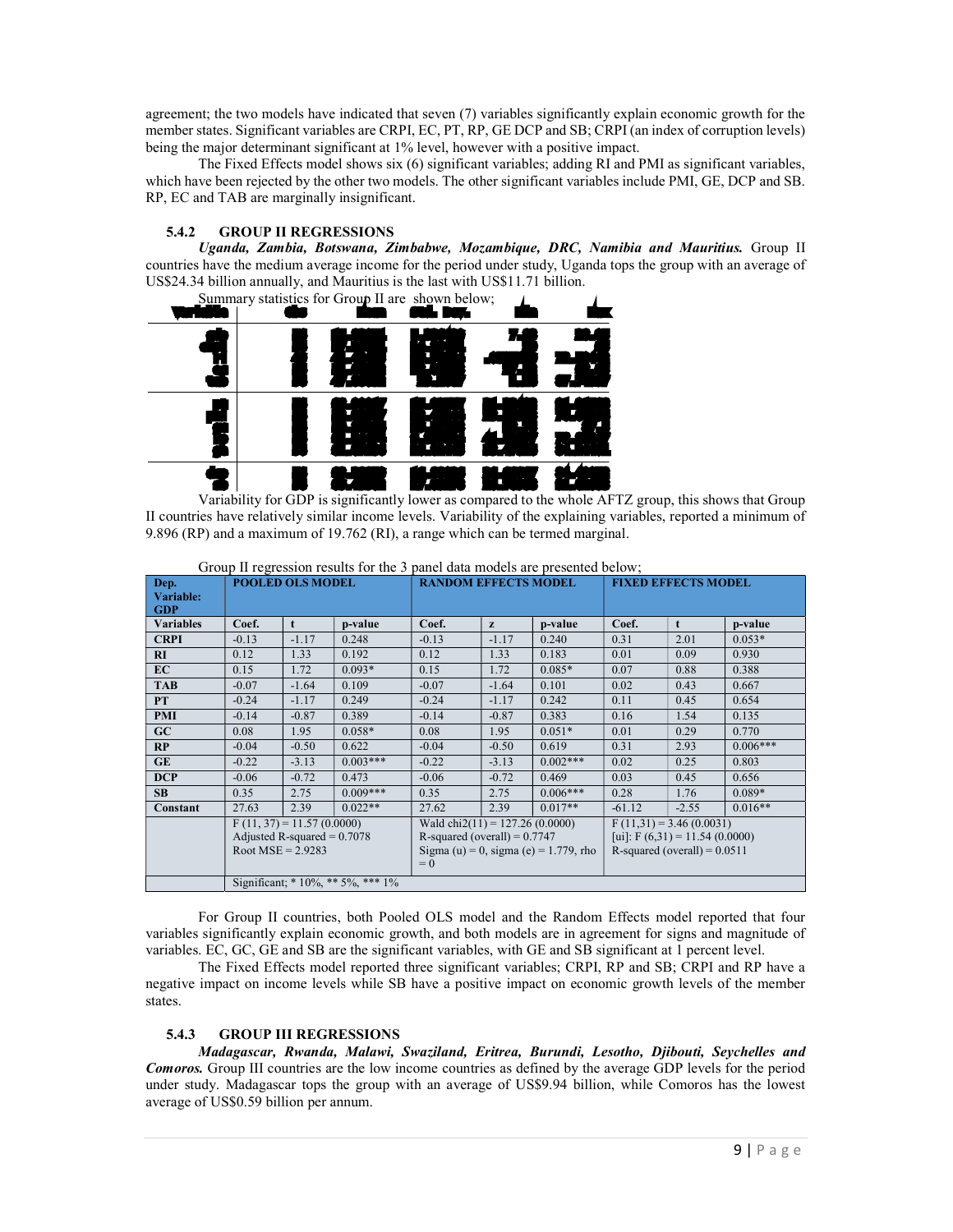

Just like Group II countries, Group III have reported a lower variability for GDP. The explaining variables also have variability that is almost the same for each variable, the range is very small between the highest and the lowest. Such statistics indicate similarity among the member states.

|                          |                     |                               | Group III panel data regressions are presented below; |                                 |         |                                           |                                |                                 |           |  |
|--------------------------|---------------------|-------------------------------|-------------------------------------------------------|---------------------------------|---------|-------------------------------------------|--------------------------------|---------------------------------|-----------|--|
| Dep.<br><b>Variable:</b> |                     | <b>POOLED OLS MODEL</b>       |                                                       | <b>RANDOM EFFECTS MODEL</b>     |         |                                           |                                | <b>FIXED EFFECTS MODEL</b>      |           |  |
| <b>GDP</b>               |                     |                               |                                                       |                                 |         |                                           |                                |                                 |           |  |
| <b>Variables</b>         | Coef.               | t                             | p-value                                               | Coef.                           | z       | p-value                                   | Coef.                          | $\mathbf{f}$                    | p-value   |  |
| <b>CRPI</b>              | 0.04                | 0.73                          | 0.468                                                 | 0.04                            | 0.73    | 0.464                                     | 0.01                           | 0.49                            | 0.626     |  |
| RI                       | $-0.15$             | $-4.51$                       | $0.000***$                                            | $-0.15$                         | $-4.51$ | $0.000***$                                | 0.04                           | 1.09                            | 0.282     |  |
| EC                       | $-0.02$             | $-0.28$                       | 0.784                                                 | $-0.02$                         | $-0.28$ | 0.783                                     | 0.02                           | 0.51                            | 0.614     |  |
| <b>TAB</b>               | 0.07                | 4.03                          | $0.000***$                                            | 0.07                            | 4.03    | $0.000***$                                | $-0.02$                        | $-1.57$                         | 0.126     |  |
| <b>PT</b>                | 0.10                | 2.49                          | $0.017**$                                             | 0.10                            | 2.49    | $0.013**$                                 |                                | 2.18                            | $0.036**$ |  |
| <b>PMI</b>               | 0.01                | 0.44                          | 0.662                                                 | 0.01                            | 0.44    | 0.660                                     | $-0.01$                        | $-1.12$                         | 0.272     |  |
| GC                       | 0.09                | 7.02                          | $0.000***$                                            | 0.09                            | 7.02    | $0.000***$                                | 0.02                           | 1.72                            | $0.094*$  |  |
| RP                       | $-0.07$             | $-2.04$                       | $0.047**$                                             | $-0.07$                         | $-2.04$ | $0.041**$                                 | $-0.004$                       | $-0.21$                         | 0.838     |  |
| <b>GE</b>                | $-0.10$             | $-3.86$                       | $0.000***$                                            | $-0.10$                         | $-3.86$ | $0.000***$                                | 0.001                          | 0.04                            | 0.968     |  |
| <b>DCP</b>               | $-0.02$             | $-0.80$                       | 0.427                                                 | $-0.02$                         | $-0.80$ | 0.423                                     | 0.01                           | 0.67                            | 0.508     |  |
| <b>SB</b>                | 0.02                | 0.74                          | 0.462                                                 | 0.02                            | 0.74    | 0.458                                     | 0.02                           | 1.42                            | 0.165     |  |
| Constant                 | 2.70                | 0.92                          | 0.362                                                 | 2.70                            | 0.92    | 0.357                                     | $-1.70$                        | $-0.72$                         | 0.474     |  |
|                          |                     | $F(11, 44) = 19.15(0.0000)$   |                                                       | Wald chi2(11) = 210.63 (0.0000) |         |                                           |                                | $F(11,37)=3.01(0.0059)$         |           |  |
|                          |                     | Adjusted R-squared $= 0.7840$ |                                                       | R-squared (overall) = $0.8272$  |         |                                           |                                | [ui]: $F(7,37) = 49.05(0.0000)$ |           |  |
|                          | Root $MSE = 1.3928$ |                               |                                                       |                                 |         | Sigma (u) = 0, sigma (e) = $0.4737$ , rho | R-squared (overall) = $0.0276$ |                                 |           |  |
|                          |                     |                               |                                                       | $= 0$                           |         |                                           |                                |                                 |           |  |
|                          |                     |                               | Significant; * 10%, ** 5%, *** 1%                     |                                 |         |                                           |                                |                                 |           |  |

Group III regressions have reported that the Pooled and the Random Effects Model presents similar results. Both models have reported six significant variables; RI, RP and GE with negative impact, and TAB, PT and GC with positive impact. The Fixed Effects model reported two significant variables; PT and GC with positive impact; the variables have been also reported to be significant with same signs by the other two models.

## 5.5 SUMMARY AND DISCUSSION OF REGRESSION RESULTS

The study employed the Panel data regression technique to analyse the data for the AFTZ member states. The study assumed the Pooled OLS model for the entire group. However, recognising the panel tests (chow, LM and Haussmann) for a better and efficient model, the study also has to run the Random Effects and the Fixed Effects models. Time effects and country effects models have been done, leading to the further division of the group into 3 using the average GDP as the dividing parameter. Four data sets have been run, the whole group of 25 member states, and the 3 divisions of the member states.

| Dep.<br>Variable:<br><b>GDP</b> | <b>25 AFTZ MEMBERS</b> |            |              | <b>GROUP I</b><br>[7 countries] |               |            |             | <b>GROUP II</b><br>[8 countries] |            | <b>GROUP III</b><br>[10 countries] |            |            |  |
|---------------------------------|------------------------|------------|--------------|---------------------------------|---------------|------------|-------------|----------------------------------|------------|------------------------------------|------------|------------|--|
| <b>Variables</b>                | <b>POLS</b>            | <b>REM</b> | <b>FEM</b>   | <b>POLS</b>                     | <b>REM</b>    | <b>FEM</b> | <b>POLS</b> | <b>REM</b>                       | <b>FEM</b> | <b>POLS</b>                        | <b>REM</b> | <b>FEM</b> |  |
| <b>CRPI</b>                     | ***                    |            |              | ***                             | ***           |            |             |                                  | $\star$    |                                    |            |            |  |
| RI                              |                        |            | $\star$      |                                 |               | ***        |             |                                  |            | ***                                | ***        |            |  |
| EC.                             |                        |            |              | **                              | $**$          |            | $\star$     | $\star$                          |            |                                    |            |            |  |
| <b>TAB</b>                      | ***                    |            |              |                                 |               |            |             |                                  |            | $* * *$                            | ***        |            |  |
| PТ                              |                        |            |              | $\star$                         | $\star$       | ***        |             |                                  |            | $-2.2$                             | **         | **         |  |
| <b>PMI</b>                      |                        | **         | $\mathbf{r}$ |                                 |               | $**$       |             |                                  |            |                                    |            |            |  |
| GC                              | ***                    |            |              |                                 |               |            | $\star$     | $\star$                          |            | ***                                | ***        | $\star$    |  |
| RP                              | $\star$                |            |              | $* *$                           | **            |            |             |                                  | ***        | **                                 | **         |            |  |
| GE                              |                        |            |              | $* *$                           | $\mathcal{N}$ | $\star$    | ***         | ***                              |            | ***                                | ***        |            |  |
| <b>DCP</b>                      | $\star$                |            |              | $* *$                           | ***           | ***        |             |                                  |            |                                    |            |            |  |
| <b>SB</b>                       | $\star$                |            |              | $\star$                         | $\star$       | ***        | ***         | ***                              | $\star$    |                                    |            |            |  |

The summary of the regressions done are shown in the table below;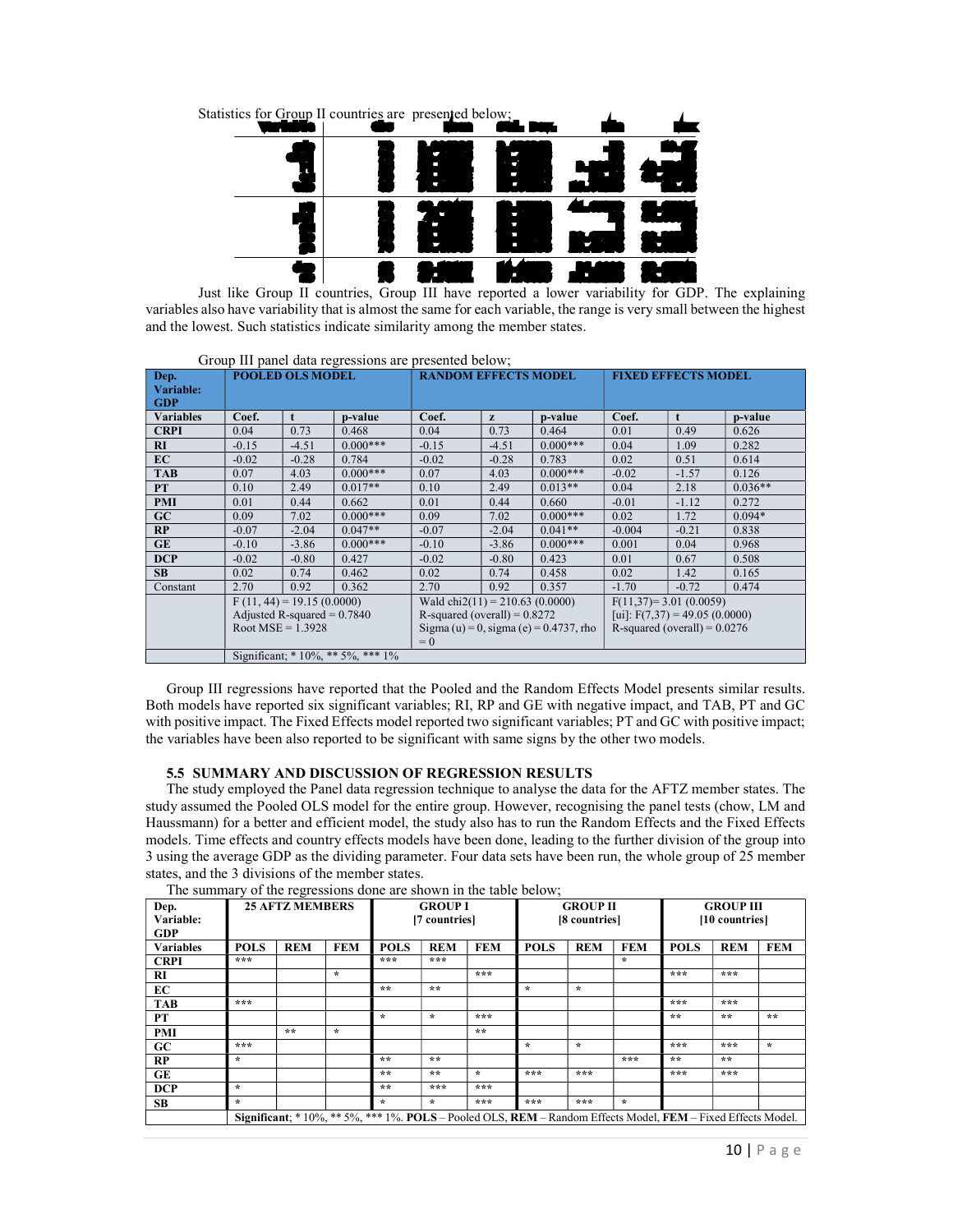The table above gives a summary of the data analysis done by the current study. The AFTZ as a region to improve economic growth have to pay attention to 6 variables affecting the economic growth of the region. These include corruption levels, boarder trading, credit issues, registration of property, construction permits handling and starting business issues. The bloc has to check on the effect of these variables on the economic growth and act to improve accordingly. Corruption levels, boarder trading management and controls, and credit lines are the major significant variables to be dealt with. Not undermining the results of the REM and FEM, the bloc should also address how it resolves issues of insolvency and also improves on investor protection to attract foreign direct investment.

The study results also indicated that, in as much as the bloc might need to address collectively on issues affecting economic growth of the member states, there is greater need to separate the member states into smaller groups and fight further the impacting variables. Thus, the study came up with 3 groups (I, II and III). Each nation within the AFTZ bloc, should also check on what group it falls and check on which variables it should address strongly for the attainment of high levels of growth.

Group I countries, being the high income nations, have resolving insolvency, payment of taxes, dealing with construction permits, starting business, investor protection and getting electricity as significant variables confirming economic growth levels of the member states. The results are drawn from the FEM, which is the best model as per panel tests. Countries in this group should also address issues of corruption, contracts enforcements, and property registration as reported from the POLS and REM regressions, whose results should not be neglected. Worth to note for this group is that, country differences are significant as reported by country effects test (see Appendix B), implying that there are differences that prevail for individual nations, which has to be investigated separately. Time effects are insignificant.

Group II countries, rated as middle income for this study among AFTZ bloc, have registration of property, starting a business and corruption as the significant variables affecting economic growth of member states as reported by the FEM (the best model from panel tests). The group should also have a concern on factors namely; enforcement of contracts, getting credit and getting electricity, which have been reported as significant by the POLS and REM. Time effects have been found significant for this group, indicating that economic growth has been changing with the effect of time, implying a transition. Country differences have also been noted for this group, implying that individual analysis is recommended for efficient analysis.

Group III, composed of lower income countries among the AFTZ bloc, have reported crucial results as well. The Haussmann test, failed to meet the asymptotic assumptions and hence could not report. The Chow test favoured the FEM, while the LM test favoured the REM. Therefore, both models will be reported, and worth to note is that the POLS and the REM have results which are in agreement, from coefficients to p-values. Member states in Group III, should pay attention to variables namely; insolvency resolving, trading across borders, payment of taxes, getting of credit, registration of properties, and electricity provision (reported by the REM and POLS, the FEM also supported the results, though it only mentions PT and GC as the only significant variables). Country differences have been reported, implying further separation required for efficient results. Time effects are insignificant for this group of countries (see Appendix C).

The methodology adopted in this study, has an efficiency tracing component, and hence recommended for policy use. The initial model for the whole bloc, reported an adjusted r-squared and an overall r-squared of 0.177 and 0.0177 for the POLS and REM respectively; and further division of the bloc to three groups have led to the reporting of higher figures of the parameters (0.9196:0.9412, 0.7078:0.7747 and 0.7840:0.8272, for the 3 groups respectively). The FEM reported the same efficiency improvement, though the greatest was for Group I, reporting an overall r-squared of 0.6079. There is greater encouragement for member states to work on improving various doing business indicators, so as for the bloc to improve economic growth.

# VI. RECOMMENDATIONS AND CONCLUSIONS

The study has shown how Doing Business indicators should be at the heart and soul of AFTZ trading bloc. Attending to the issues explored in the study is the mortar, which will bind the member states together. The paper has shown how diversity of the member states on their own largely makes it difficult for cross border transactions to be carried with efficiency. The variable TAB attests to this. Thus the member states should strive to open up their borders so as to increase inter Africa trade by reducing barriers among member states .Whilst previous studies on the similar subject have largely dwelt on only the 10 Doing Business indicators given by the World Bank, the study added corruption as it has resulted in the continent haemorrhaged of massive resources through leakages further complicating doing business. Corruption proved to be significant and thus success of this trading bloc will depend too on attending to corruption.

It has also been shown that the diversity of the member states also requires individual efforts by the member states in addressing issues around, credit, registration of property, construction permits handling and starting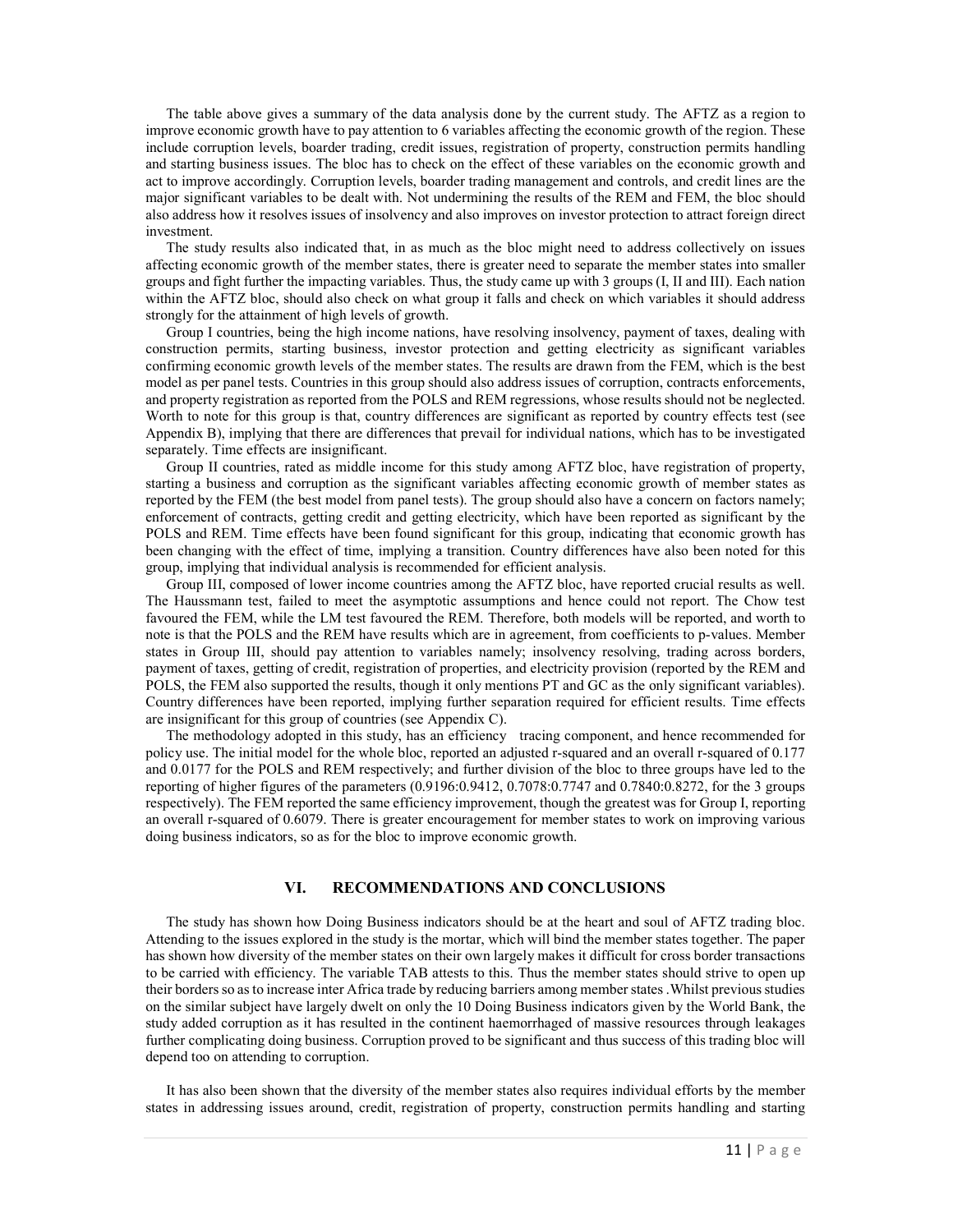business issues within their respective domains. This is corroborated by country effects carried out during the regressions. This will allow convergence around the bloc to be much easier.

The study also recommends that an oversight board be formed by the member states especially consisting of technical people who will work closely with World Bank on guidance and policy direction. Its function will be to design and help member states with a framework of addressing local business environments. This allows also to make sure that member states do conform and align their economies with the bloc's expectations. The major shortcoming of the study though was data unavailability .Thus we recommend for future studies a wider data span to give an appreciation of other factors which may come up. Nevertheless, the study acts as an indispensable policy guide that should be at the disposal of AFTZ member states in their vision for economic growth of the continent.

## **REFERENCES**

- [1]. Ani G.T (2015). Effects of Doing Business to Economic Growth among selected countries in Asia, Asia Pacific Journals of Multidisciplinary Research, Volume 3 No.5 December 2015.
- [2]. Bonga W. G (2014). An Empirical Investigation of the Nature of Corruption in Zimbabwe. Doctorate Thesis, Atlantic International University, Honolulu, Hawaii.
- [3]. Haidar J. I (2012). The impact of business regulatory reforms on economic growth. Journal of The Japanese and International Economies (26) pp 285-307.
- [4]. Hsiao, C. 2003, "Analysis of Panel Data (2nd ed.)", Cambridge: Cambridge University Press.
- [5]. International Finance Corporation, World Bank (2012) Doing Business in the Arab World: Doing Business in a More Transparent World.
- [6]. Kasongo K. B (2013). Foreign Direct Investment in Sub Saharan Africa Countries: Does the business regulation matter? Lessons from DR Congo, Seoul National University
- [7]. Mahuni K. (2016). Analysis of Climate Change on Agricultural Commodity Dependent Developing Countries (CDDCs): Case of Sub Saharan African Countries. Available at SSRN: https://ssrn.com/abstract=2876035
- [8]. Mahuni K, and Bonga W. G (2017). Nexus between Doing Business Indicators and Foreign Direct Investment for Zimbabwe. A Time Series analysis. Dynamic Research Journals' Journal of Economics and Finance, Volume 2, Issue 2, pp. 01-08.
- [9]. Mahuni K. (2016). The Globalisation of African firms. Korea Africa Centre Publications
- [10]. Marek H. 2012. The Doing Business Indicators, Economic Growth and Regulatory Reform. Policy Research Working Paper; 6176. World Bank, Washington, DC. © World Bank.

https://openknowledge.worldbank.org/handle/10986/12020 License: CC BY 3.0 IGO."

- [11]. Messaoud B, and Tehem Ghak El Z (2014). Business regulations and economic growth. What can be explained? International Strategic Management Review 2 pp 64-78.
- [12]. Moyo, V 2013, "Modelling the Capital Structure of Manufacturing, Mining and Retail Firms Listed on the Johannesburg Stock Exchange", Doctorate thesis (Financial Management Studies), University of Pretoria.
- [13]. Opeyemi, A (2012) A re-examination of the twin deficit phenomenon in the Nigerian economy, College of Development Studies, Covenant University.
- [14]. Song H., Witt S.F. (2000), 'Tourism Demand Modelling and Forecasting: Modern Econometric Approaches', Pergamum, and Cambridge.
- [15]. Wooldridge, J (2009) Introductory Econometrics, A Modern Approach 5th Edition, Michigan State University.
- [16]. World Economic Forum Report 2014-2015.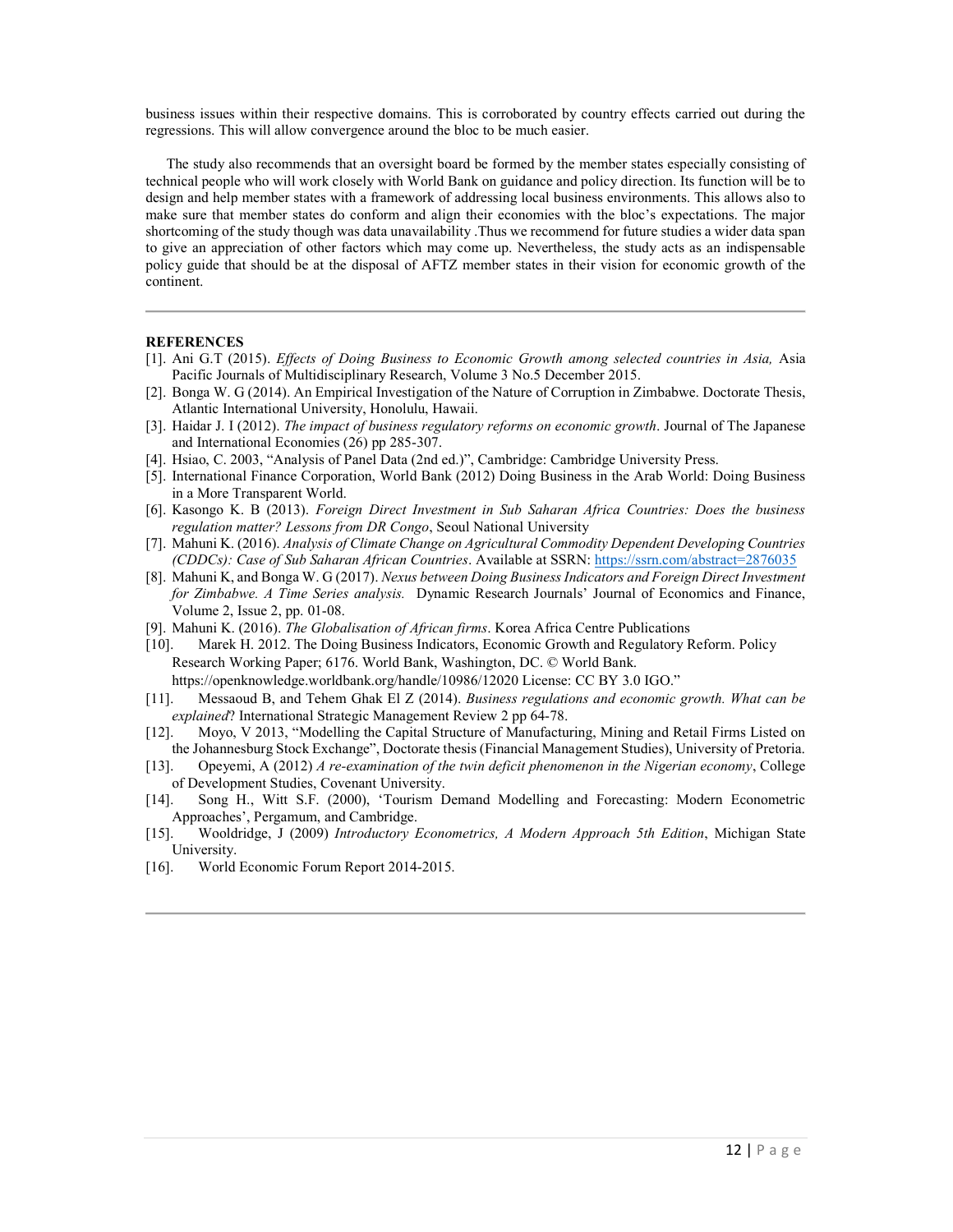**APPENDIX** 



# A. AFTZ MEMBER STATES REGRESSIONS (25 COUNTRIES)

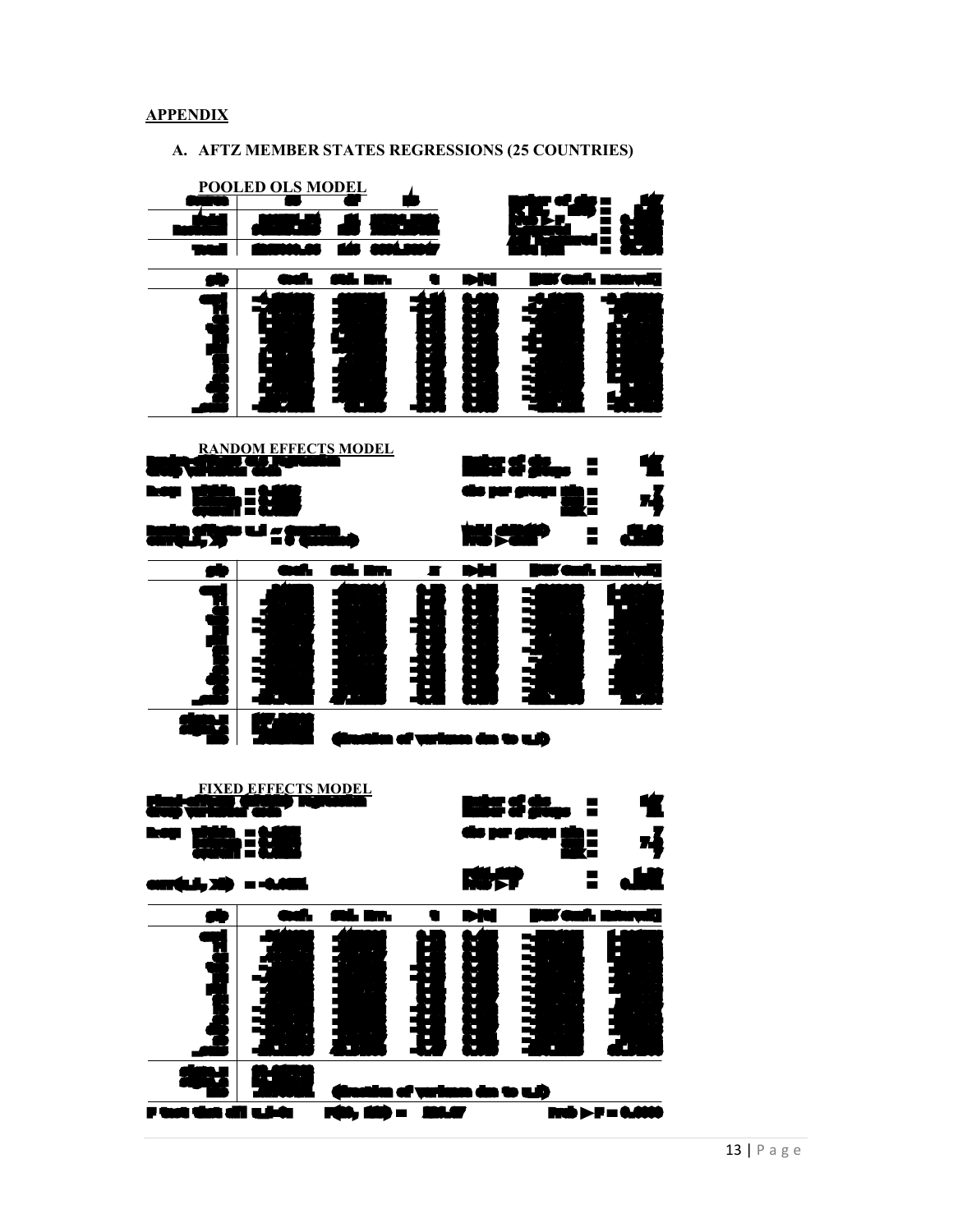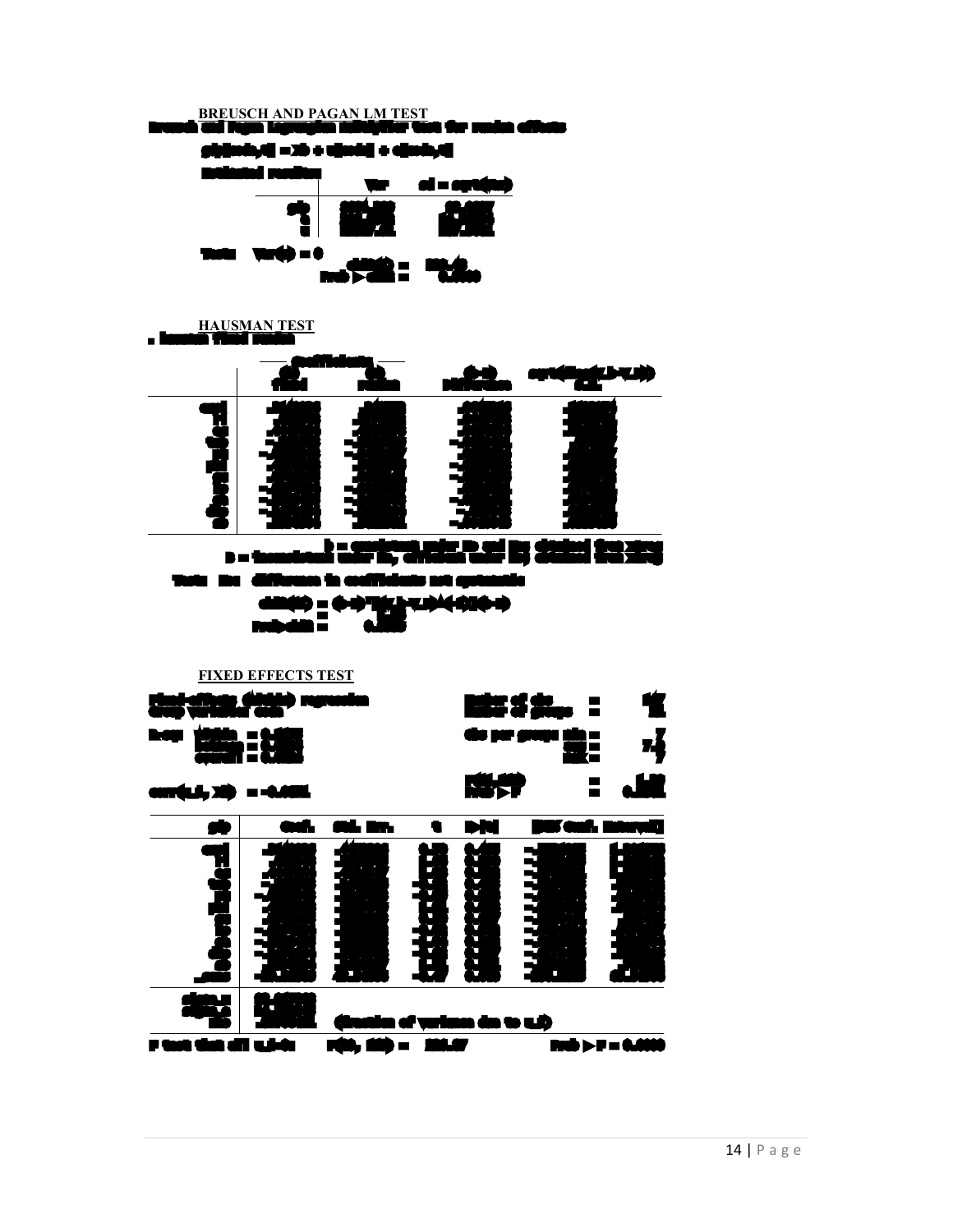# B. GROUP I REGRESSIONS

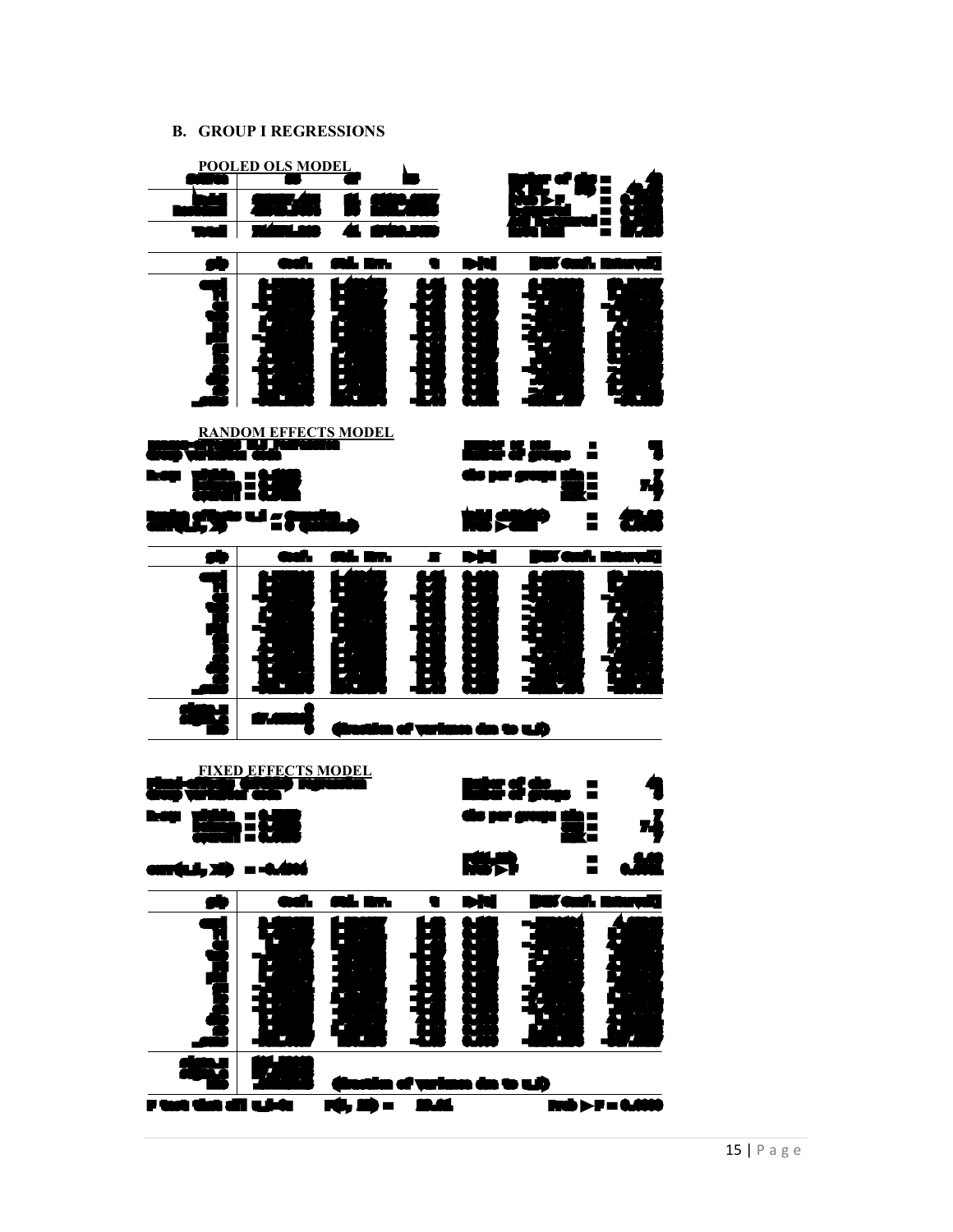## BREUSCH AND PAGAN LM TEST





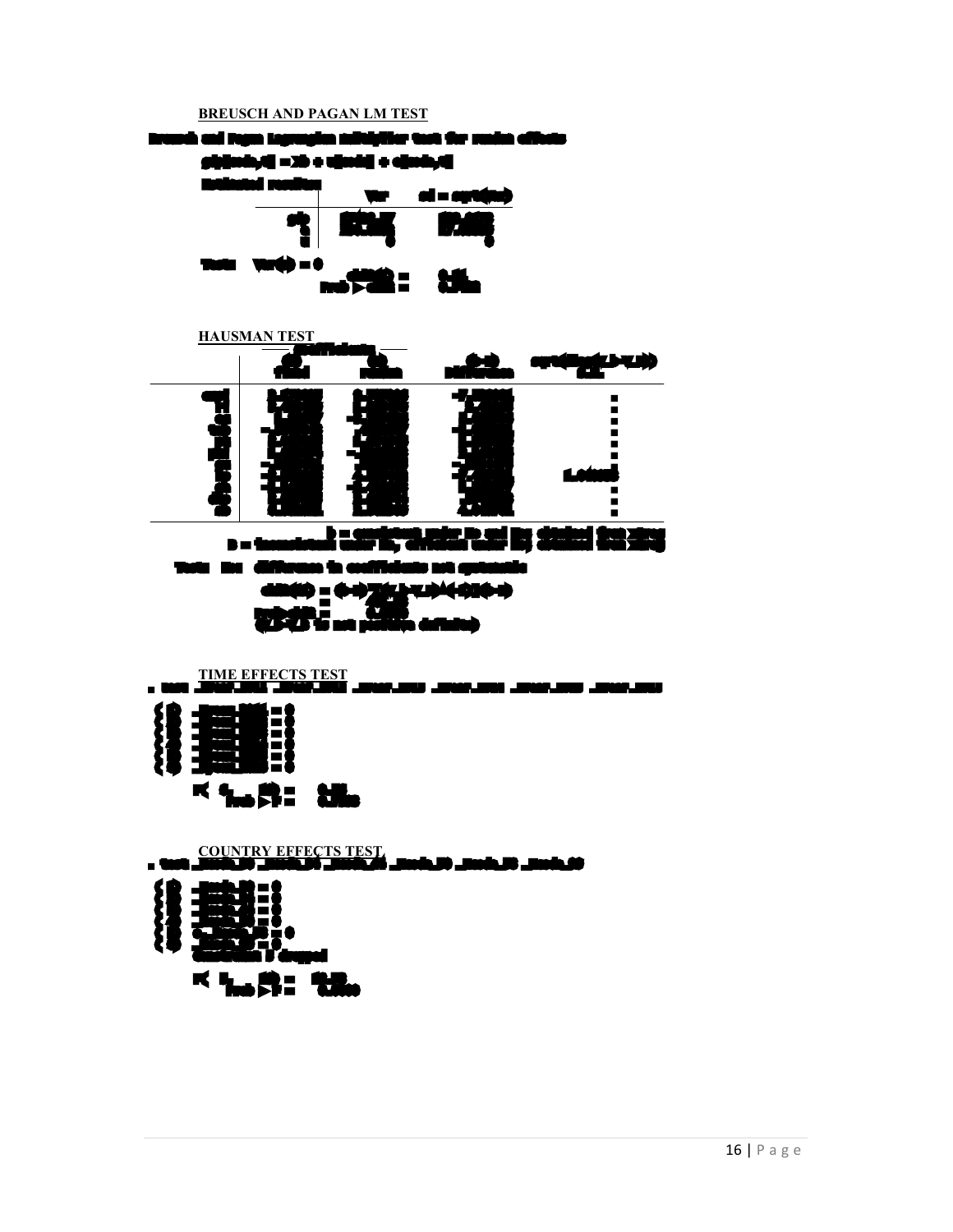# C. GROUP II REGRESSIONS

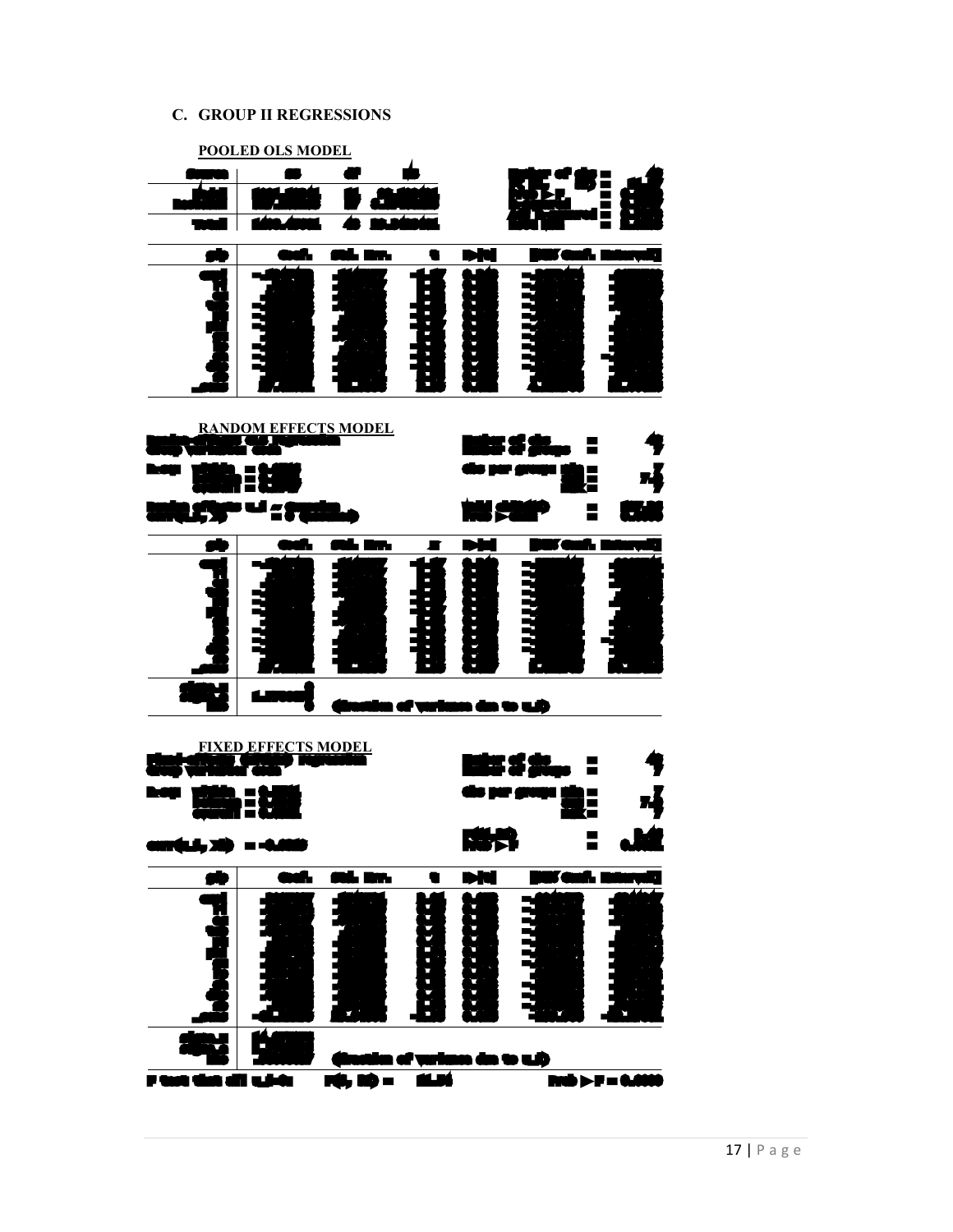![](_page_17_Figure_1.jpeg)

![](_page_17_Figure_2.jpeg)

**HAUSMAN TEST** 

TIME EFFECTS TEST . test \_Iyear\_2011 \_Iyear\_2012 \_Iyear\_2013 \_Iyear\_2014 \_Iyear\_2015 \_Iyear\_2016

![](_page_17_Figure_4.jpeg)

![](_page_17_Figure_5.jpeg)

![](_page_17_Figure_6.jpeg)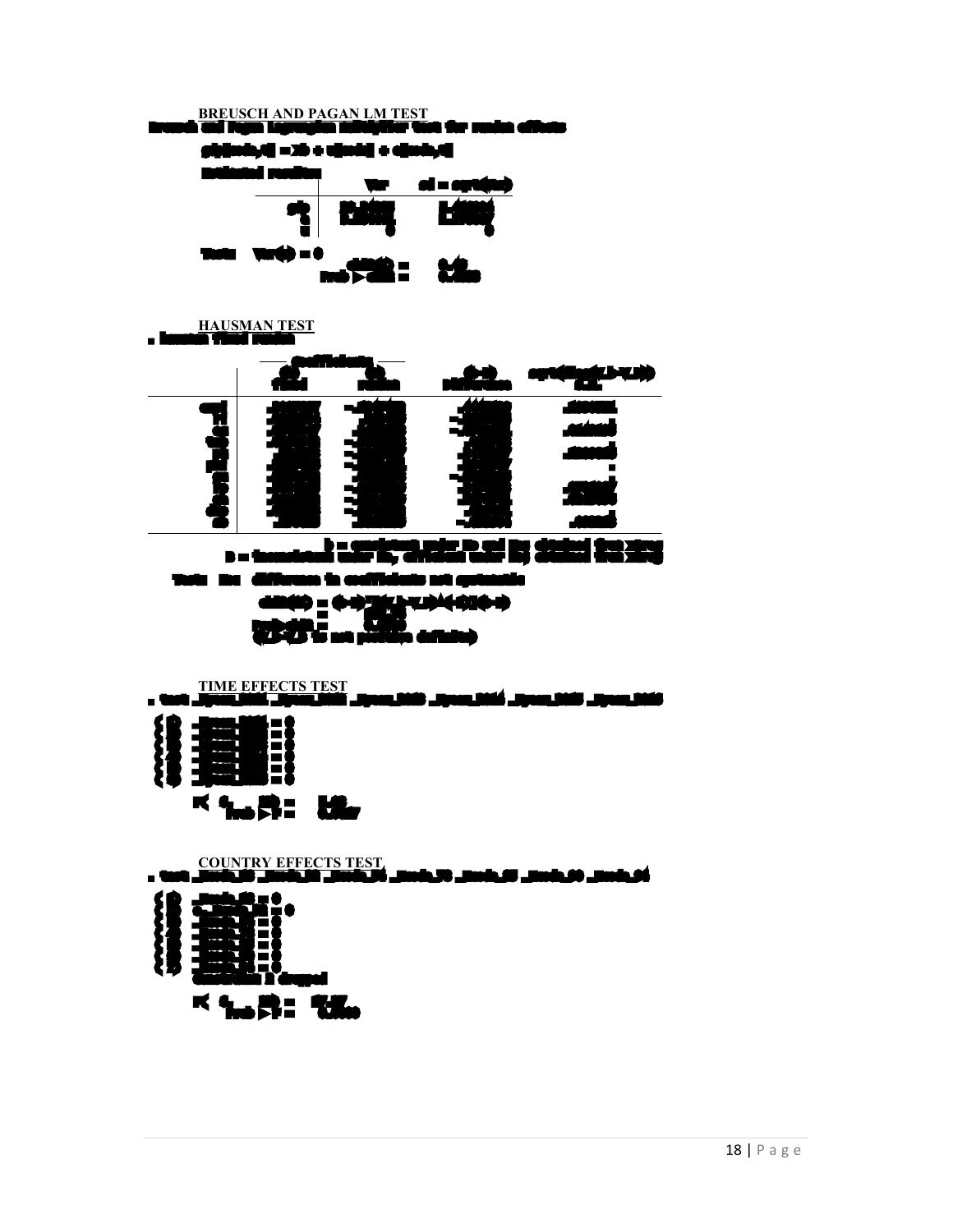## D. GROUP III REGRESSIONS

![](_page_18_Figure_1.jpeg)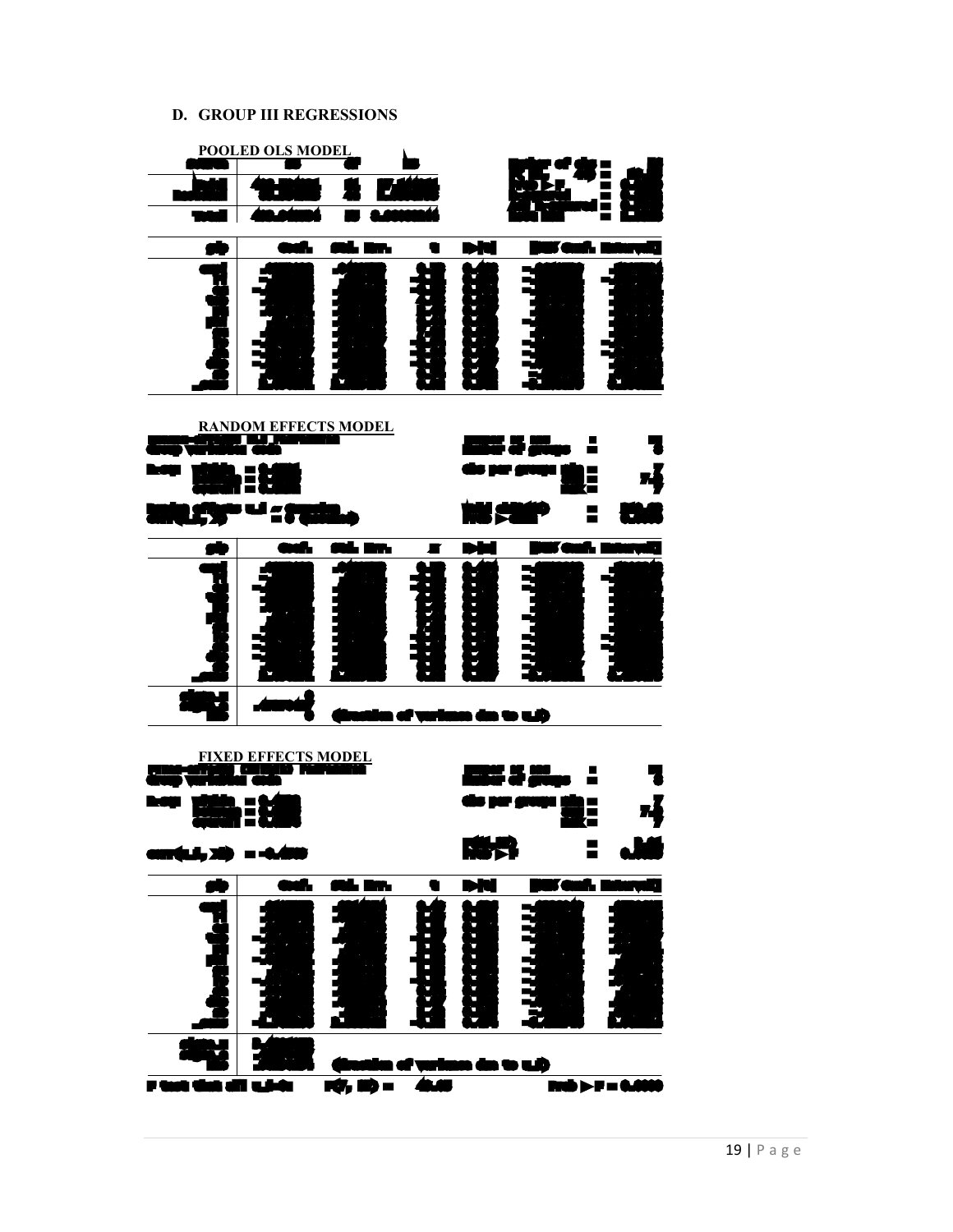![](_page_19_Figure_1.jpeg)

![](_page_19_Figure_2.jpeg)

i Rajin Lagrangian multiplier test for random effects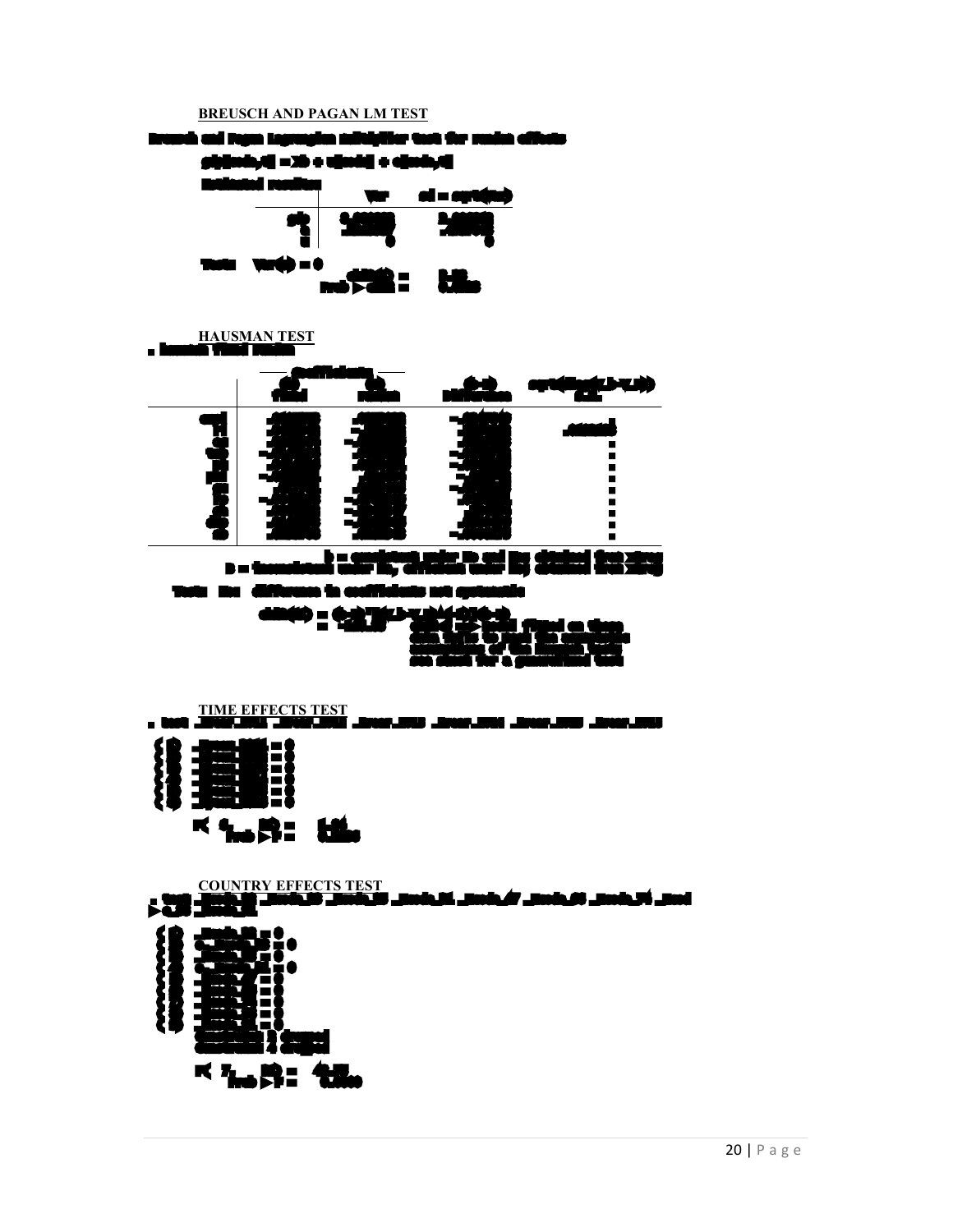| Country          | Code | Year | SB    | <b>DCP</b> | GE    | RP    | GC    | PMI   | PT    | <b>TAB</b> | EС    | RI    | <b>CRPI</b> | <b>GDP</b> |
|------------------|------|------|-------|------------|-------|-------|-------|-------|-------|------------|-------|-------|-------------|------------|
| Angola           | 10   | 2010 | 52.04 | 70.15      | 41.71 | 27.83 | 18.75 | 53.33 | 59.07 | 25.89      | 26.47 |       | 19          | 82.47      |
| Angola           | 10   | 2011 | 46.46 | 76.07      | 40.97 | 27.61 | 18.75 | 53.33 | 58.55 | 27.31      | 25.22 |       | 20          | 104.12     |
| Angola           | 10   | 2012 | 51.28 | 75.19      | 42.57 | 44.36 | 18.75 | 53.33 | 58.54 | 35.23      | 25.22 |       | 22          | 115.4      |
| Angola           | 10   | 2013 | 53.82 | 75.35      | 56.27 | 46.41 | 18.75 | 53.33 | 58.54 | 39.34      | 25.22 |       | 23          | 124.91     |
| Angola           | 10   | 2014 | 55.63 | 75.43      | 56.53 | 46.55 | 18.75 | 53.33 | 58.67 | 40.15      | 25.22 |       | 19          | 126.78     |
| Angola           | 10   | 2015 | 57.15 | 75.47      | 56.66 | 46.62 | 5.00  | 51.67 | 58.37 | 40.96      | 25.22 |       | 15          | 102.96     |
| Angola           | 10   | 2016 | 76.79 | 75.53      | 56.84 | 46.72 | 5.00  | 55.00 | 60.22 | 19.27      | 26.26 |       | 18          | 89.63      |
| <b>Burundi</b>   | 15   | 2010 | 68.35 | 36.10      | 30.92 | 57.52 | 18.75 | 26.67 | 45.31 | 16.65      | 42.15 | 7.35  | 18          | 2.03       |
| <b>Burundi</b>   | 15   | 2011 | 71.03 | 36.10      | 30.92 | 57.74 | 18.75 | 26.67 | 41.65 | 18.00      | 42.15 | 8.71  | 19          | 2.36       |
| <b>Burundi</b>   | 15   | 2012 | 71.97 | 36.10      | 30.92 | 57.82 | 18.75 | 56.67 | 66.41 | 22.31      | 42.15 | 9.06  | 19          | 2.47       |
| <b>Burundi</b>   | 15   | 2013 | 91.66 | 53.89      | 30.92 | 63.14 | 18.75 | 56.67 | 66.41 | 27.47      | 42.15 | 8.64  | 21          | 2.71       |
| <b>Burundi</b>   | 15   | 2014 | 93.74 | 60.16      | 35.27 | 77.81 | 18.75 | 56.67 | 67.04 | 33.52      | 42.15 | 8.27  | 20          | 3.09       |
| <b>Burundi</b>   | 15   | 2015 | 94.25 | 64.16      | 35.27 | 78.38 | 10.00 | 51.67 | 69.45 | 37.50      | 42.15 | 7.98  | 21          | 3.1        |
| <b>Burundi</b>   | 15   | 2016 | 94.51 | 64.22      | 35.27 | 78.38 | 10.00 | 41.67 | 69.45 | 47.38      | 45.74 | 7.80  | 20          | 3.01       |
| <b>Botswana</b>  | 18   | 2010 | 71.89 | 58.96      | 72.05 | 78.78 | 62.50 | 60.00 | 78.09 | 43.98      | 61.29 | 61.92 | 58          | 12.79      |
| <b>Botswana</b>  | 18   | 2011 | 71.88 | 58.63      | 71.92 | 78.82 | 62.50 | 60.00 | 77.47 | 44.07      | 62.98 | 65.48 | 61          | 15.68      |
| <b>Botswana</b>  | 18   | 2012 | 78.17 | 59.46      | 72.28 | 78.72 | 62.50 | 60.00 | 77.47 | 47.56      | 64.02 | 66.31 | 65          | 14.69      |
| <b>Botswana</b>  | 18   | 2013 | 78.21 | 60.10      | 72.51 | 78.62 | 62.50 | 60.00 | 77.47 | 51.42      | 64.02 | 66.64 | 64          | 14.92      |
| <b>Botswana</b>  | 18   | 2014 | 77.95 | 74.80      | 72.36 | 78.65 | 62.50 | 60.00 | 77.47 | 51.38      | 64.02 | 66.64 | 63          | 16.26      |
| <b>Botswana</b>  | 18   | 2015 | 76.20 | 74.87      | 72.56 | 78.60 | 55.00 | 49.17 | 77.47 | 52.02      | 64.02 | 67.46 | 63          | 14.43      |
| <b>Botswana</b>  | 18   | 2016 | 76.21 | 74.93      | 79.11 | 78.56 | 55.00 | 55.00 | 77.47 | 85.93      | 50.95 | 68.69 | 60          | 15.27      |
| Comoros          | 23   | 2010 | 46.91 | 83.40      | 74.61 | 53.71 | 18.75 | 33.33 | 47.37 | 58.31      | 33.20 |       | 21          | 0.53       |
| Comoros          | 23   | 2011 | 48.73 | 83.53      | 75.53 | 53.71 | 18.75 | 33.33 | 47.37 | 58.73      | 33.20 |       | 24          | 0.59       |
| Comoros          | 23   | 2012 | 48.31 | 83.54      | 75.41 | 53.71 | 37.50 | 33.33 | 47.37 | 59.11      | 33.20 |       | 28          | 0.57       |
| Comoros          | 23   | 2013 | 52.61 | 83.47      | 75.02 | 63.67 | 37.50 | 33.33 | 47.37 | 58.84      | 33.20 |       | 28          | 0.62       |
| Comoros          | 23   | 2014 | 59.96 | 83.66      | 76.06 | 63.78 | 37.50 | 33.33 | 47.37 | 59.07      | 33.20 |       | 26          | 0.65       |
| Comoros          | 23   | 2015 | 61.03 | 83.28      | 76.46 | 63.83 | 30.00 | 45.83 | 47.37 | 59.33      | 33.20 |       | 26          | 0.57       |
| Comoros          | 23   | 2016 | 72.89 | 83.20      | 76.14 | 63.79 | 40.00 | 40.00 | 47.37 | 66.18      | 32.05 |       | 24          | 0.62       |
| <b>D</b> jibouti | 25   | 2010 | 26.12 | 61.31      | 37.63 | 50.84 | 6.25  | 23.33 | 82.51 | 77.20      | 37.31 | 40.50 | 32          | 1.13       |
| <b>D</b> ibouti  | 25   | 2011 | 26.12 | 61.97      | 37.63 | 51.17 | 6.25  | 23.33 | 73.90 | 77.30      | 37.31 | 40.17 | 30          | 1.24       |
| <b>Djibouti</b>  | 25   | 2012 | 26.12 | 57.26      | 45.60 | 51.18 | 6.25  | 23.33 | 74.31 | 77.91      | 37.31 | 41.17 | 36          | 1.35       |
| <b>Diibouti</b>  | 25   | 2013 | 27.69 | 58.32      | 46.94 | 51.43 | 6.25  | 23.33 | 74.31 | 78.24      | 37.31 | 41.22 | 36          | 1.46       |
| <b>Diibouti</b>  | 25   | 2014 | 61.01 | 58.65      | 48.13 | 51.50 | 12.50 | 23.33 | 74.56 | 78.50      | 37.31 | 41.48 | 34          | 1.59       |
| <b>Djibouti</b>  | 25   | 2015 | 65.89 | 63.54      | 50.18 | 51.63 | 5.00  | 39.17 | 74.56 | 78.65      | 37.31 | 39.83 | 34          | 1.73       |
| Djibouti         | 25   | 2016 | 66.45 | 64.00      | 51.86 | 51.73 | 5.00  | 30.00 | 74.56 | 51.87      | 28.39 | 41.06 | 30          | 1.84       |
| Egypt            | 30   | 2010 | 85.85 | 65.00      | 75.75 | 67.16 | 56.25 | 36.67 | 55.30 | 65.83      | 44.02 | 18.10 | 31          | 218.9      |
| Egypt            | 30   | 2011 | 87.06 | 66.05      | 76.02 | 67.25 | 56.25 | 36.67 | 57.68 | 69.45      | 44.02 | 18.77 | 29          | 236        |
| Egypt            | 30   | 2012 | 87.13 | 66.46      | 76.24 | 67.33 | 56.25 | 36.67 | 57.15 | 70.07      | 44.02 | 29.52 | 32          | 279.4      |
| Egypt            | 30   | 2013 | 87.13 | 68.35      | 76.49 | 67.41 | 56.25 | 36.67 | 59.76 | 70.65      | 44.02 | 29.42 | 32          | 288.6      |
| Egypt            | 30   | 2014 | 87.22 | 68.98      | 76.73 | 69.09 | 56.25 | 36.67 | 61.03 | 71.15      | 44.02 | 28.79 | 37          | 305.5      |
| Egypt            | 30   | 2015 | 87.28 | 69.33      | 76.86 | 69.66 | 50.00 | 44.17 | 58.96 | 71.56      | 44.02 | 28.60 | 36          | 332.7      |
| Egypt            | 30   | 2016 | 87.48 | 69.66      | 76.99 | 69.81 | 50.00 | 48.33 | 58.87 | 42.23      | 40.90 | 28.97 | 34          | 336.3      |
| Eritrea          | 31   | 2010 | 33.25 |            | 62.16 | 39.68 | 12.50 | 26.67 | 43.06 | 19.73      | 65.03 |       | 26          | 2.12       |

E. DATA USED IN THE STUDY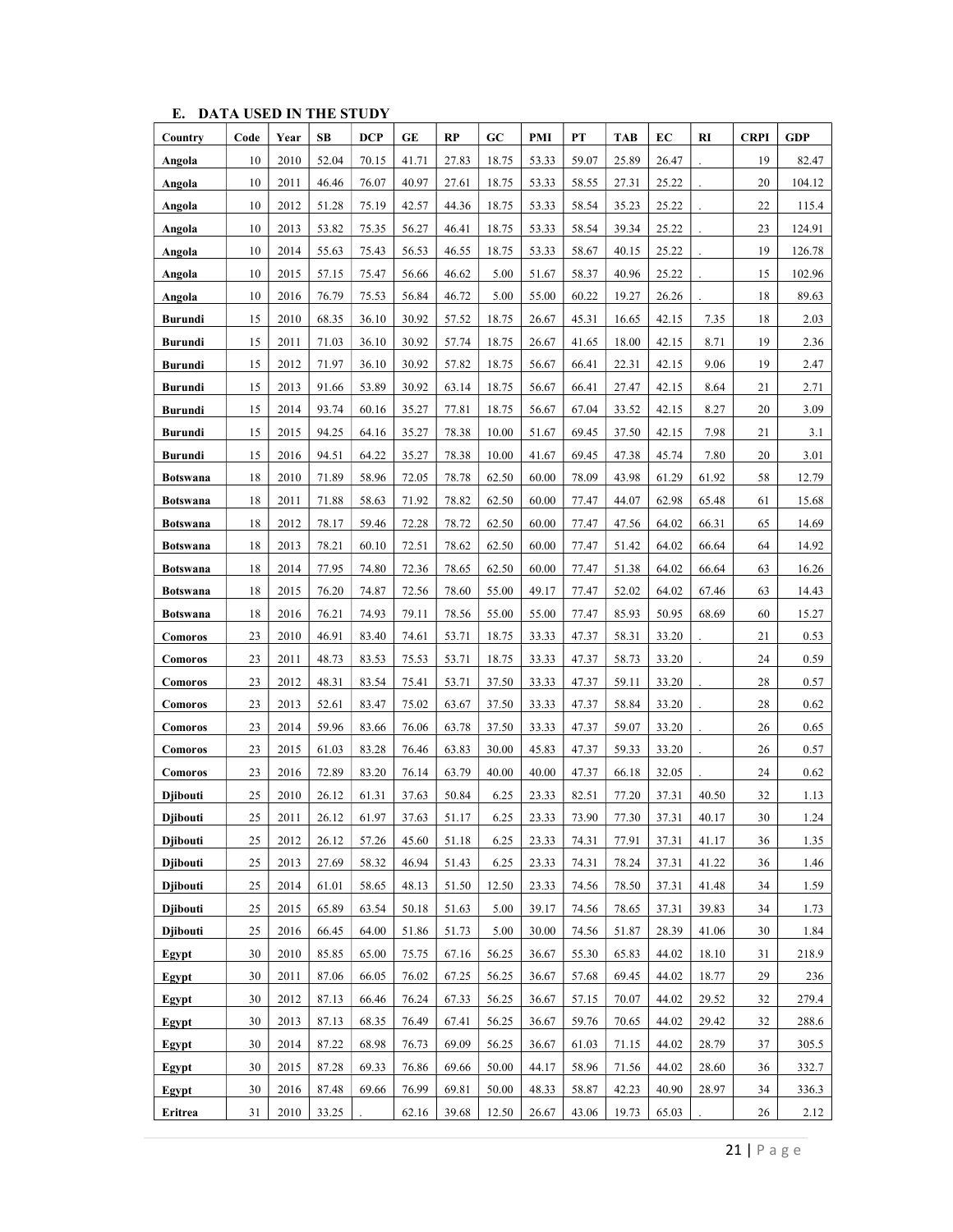| Eritrea          | 31     | 2011 | 35.95 |       | 65.84 | 39.70 | 12.50 | 26.67 | 43.06 | 25.67 | 64.34 |       | 25     | 2.61             |
|------------------|--------|------|-------|-------|-------|-------|-------|-------|-------|-------|-------|-------|--------|------------------|
| Eritrea          | 31     | 2012 | 38.36 |       | 64.69 | 39.73 | 12.50 | 26.67 | 43.06 | 27.66 | 63.52 |       | 25     | 3.09             |
| Eritrea          | 31     | 2013 | 42.14 |       | 68.51 | 39.76 | 12.50 | 26.67 | 43.06 | 29.49 | 62.70 |       | 20     | 3.44             |
| Eritrea          | 31     | 2014 | 42.80 |       | 69.15 | 39.77 | 12.50 | 26.67 | 43.49 | 30.99 | 62.70 |       | 18     | 3.86             |
| Eritrea          | 31     | 2015 | 44.81 |       | 70.28 | 39.78 |       | 38.33 | 43.49 | 32.24 | 62.70 |       | 18     | 4.05             |
| Eritrea          | 31     | 2016 | 46.16 |       | 71.23 | 39.79 |       | 35.00 | 43.49 |       | 52.75 |       | 18     | 4.2              |
| Ethiopia         | 44     | 2010 | 30.39 | 66.33 | 65.97 | 61.34 | 25.00 | 16.67 | 75.36 | 18.00 | 65.43 | 34.61 | 27     | 29.93            |
| Ethiopia         | 44     | 2011 | 32.41 | 71.48 | 71.07 | 61.47 | 25.00 | 16.67 | 75.36 | 26.97 | 65.43 | 33.66 | 27     | 31.95            |
| Ethiopia         | 44     | 2012 | 27.95 | 75.99 | 69.58 | 61.51 | 25.00 | 16.67 | 75.36 | 28.38 | 65.43 | 33.85 | 33     | 43.31            |
| Ethiopia         | 44     | 2013 | 37.65 | 77.85 | 72.76 | 61.60 | 25.00 | 16.67 | 67.86 | 33.79 | 65.43 | 27.93 | 33     | 47.65            |
| Ethiopia         | 44     | 2014 | 46.57 | 47.34 | 75.52 | 61.67 | 25.00 | 16.67 | 69.22 | 39.14 | 65.43 | 29.04 | 33     | 55.61            |
| Ethiopia         | 44     | 2015 | 49.22 | 47.34 | 76.39 | 61.69 | 15.00 | 41.67 | 66.83 | 38.58 | 65.43 | 31.03 | 33     | 64.46            |
| Ethiopia         | 44     | 2016 | 53.64 | 47.34 | 77.46 | 61.72 | 15.00 | 31.67 | 66.27 | 42.39 | 59.06 | 31.88 | 34     | 72.37            |
| Kenya            | 50     | 2010 | 69.11 | 82.50 | 69.56 | 54.31 | 62.50 | 50.00 | 48.09 | 49.33 | 55.15 | 34.04 | 21     | 40               |
| Kenya            | 50     | 2011 | 70.31 | 74.70 | 69.35 | 54.25 | 62.50 | 50.00 | 49.32 | 51.66 | 55.15 | 32.10 | 22     | 41.95            |
| Kenya            | 50     | 2012 | 70.01 | 74.79 | 69.47 | 54.08 | 62.50 | 50.00 | 49.55 | 52.02 | 55.15 | 33.27 | 27     | 50.41            |
| Kenya            | 50     | 2013 | 72.31 | 71.66 | 72.85 | 54.19 | 62.50 | 50.00 | 54.88 | 52.05 | 50.98 | 31.79 | 27     | 55.1             |
| Kenya            | 50     | 2014 | 72.61 | 72.16 | 71.59 | 54.25 | 62.50 | 50.00 | 59.62 | 53.67 | 50.98 | 26.57 | 25     | 61.45            |
| Kenya            | 50     | 2015 | 72.52 | 60.58 | 71.88 | 52.29 | 35.00 | 45.83 | 71.34 | 54.49 | 50.98 | 29.12 | 25     | 63.77            |
| Kenya            | 50     | 2016 | 74.45 | 58.56 | 78.10 | 54.58 | 70.00 | 53.33 | 71.34 | 66.38 | 58.27 | 30.04 | 26     | 70.53            |
| Lesotho          | 66     | 2010 | 77.38 | 43.97 | 60.21 | 52.34 | 37.50 | 36.67 | 76.39 | 45.16 | 46.84 | 27.94 | 35     | 2.39             |
| Lesotho          | 66     | 2011 | 77.50 | 43.97 | 60.24 | 52.32 | 37.50 | 36.67 | 76.37 | 53.78 | 46.84 | 29.90 | 35     | 2.79             |
| Lesotho          | 66     | 2012 | 77.69 | 43.97 | 61.10 | 52.49 | 37.50 | 36.67 | 76.39 | 53.95 | 46.84 | 30.76 | 45     | 2.68             |
| Lesotho          | 66     | 2013 | 82.39 | 45.80 | 64.02 | 52.64 | 37.50 | 50.00 | 69.72 | 57.26 | 53.94 | 30.89 | 49     | 2.53             |
| Lesotho          | 66     | 2014 | 82.59 | 49.70 | 66.78 | 65.72 | 37.50 | 50.00 | 69.72 | 58.45 | 53.94 | 31.12 | 49     | 2.52             |
| Lesotho          | 66     | 2015 | 82.84 | 54.46 | 68.20 | 66.36 | 25.00 | 49.17 | 69.72 | 57.86 | 53.94 | 31.26 | 44     | 2.34             |
| Lesotho          | 66     | 2016 | 82.85 | 54.75 | 68.28 | 66.40 | 50.00 | 50.00 | 69.72 | 91.60 | 57.18 | 30.96 | 39     | $2.2\phantom{0}$ |
| M/gascar         | 74     | 2010 | 68.07 | 44.37 | 26.24 | 49.49 | 12.50 | 56.67 | 73.09 | 62.53 | 45.91 | 16.42 | 26     | 8.73             |
| M/gascar         | 74     | 2011 | 64.52 | 44.37 | 21.57 | 48.46 | 12.50 | 56.67 | 73.51 | 65.07 | 45.91 | 16.42 | 30     | 9.89             |
| M/gascar         | 74     | 2012 | 80.64 | 44.37 | 24.30 | 46.86 | 12.50 | 56.67 | 73.92 | 66.10 | 45.91 | 15.13 | 32     | 9.92             |
| M/gascar         | $74\,$ | 2013 | 80.89 | 44.37 | 21.31 | 47.46 | 12.50 | 56.67 | 74.61 | 66.79 | 45.91 | 14.11 | $28\,$ | 10.61            |
| M/gascar         | 74     | 2014 | 80.95 | 42.84 | 21.50 | 47.43 | 12.50 | 56.67 | 75.93 | 68.17 | 45.91 | 12.22 | 28     | 10.67            |
| M/gascar         | 74     | 2015 | 81.22 | 38.06 | 22.97 | 47.52 | 5.00  | 53.33 | 76.32 | 68.98 | 49.21 | 12.22 | 28     | 9.74             |
| M/gascar         | 74     | 2016 | 79.63 | 38.06 | 24.36 | 49.83 | 15.00 | 48.33 | 76.32 | 60.95 | 42.85 | 12.22 | 26     | 9.99             |
| Moza             | 78     | 2010 | 75.76 | 63.93 | 69.57 | 57.23 | 18.75 | 53.33 | 66.66 | 60.22 | 34.61 | 27.22 | 27     | 10.15            |
| Moza             | 78     | 2011 | 79.80 | 64.79 | 71.57 | 58.86 | 18.75 | 53.33 | 66.66 | 60.68 | 34.61 | 29.26 | 27     | 13.13            |
| Moza             | 78     | 2012 | 80.13 | 66.12 | 55.65 | 60.20 | 18.75 | 53.33 | 66.66 | 61.47 | 34.61 | 30.33 | 31     | 14.53            |
| Moza             | 78     | 2013 | 80.21 | 66.97 | 56.47 | 61.05 | 18.75 | 53.33 | 66.66 | 62.23 | 34.61 | 29.98 | 30     | 16.02            |
| Moza             | 78     | 2014 | 80.30 | 76.07 | 55.67 | 61.86 | 18.75 | 53.33 | 67.09 | 64.18 | 34.61 | 35.81 | 31     | 16.96            |
| Moza             | 78     | 2015 | 80.43 | 76.69 | 57.19 | 67.70 | 30.00 | 51.67 | 67.09 | 64.76 | 34.61 | 36.50 | 31     | 14.8             |
| Moza             | 78     | 2016 | 80.23 | 78.99 | 57.83 | 68.10 | 25.00 | 43.33 | 67.78 | 66.31 | 27.32 | 36.76 | 27     | 11.01            |
| <b>Mauritius</b> | 85     | 2010 | 91.36 | 62.86 | 83.30 | 64.15 | 56.25 | 76.67 | 91.45 | 86.37 | 61.91 | 59.15 | 54     | 10               |
| <b>Mauritius</b> | 85     | 2011 | 91.40 | 62.96 | 83.44 | 64.18 | 56.25 | 76.67 | 91.29 | 86.98 | 63.96 | 61.94 | 51     | 11.52            |
| <b>Mauritius</b> | 85     | 2012 | 91.43 | 63.01 | 83.52 | 64.84 | 56.25 | 76.67 | 91.45 | 87.07 | 63.96 | 61.94 | 57     | 11.67            |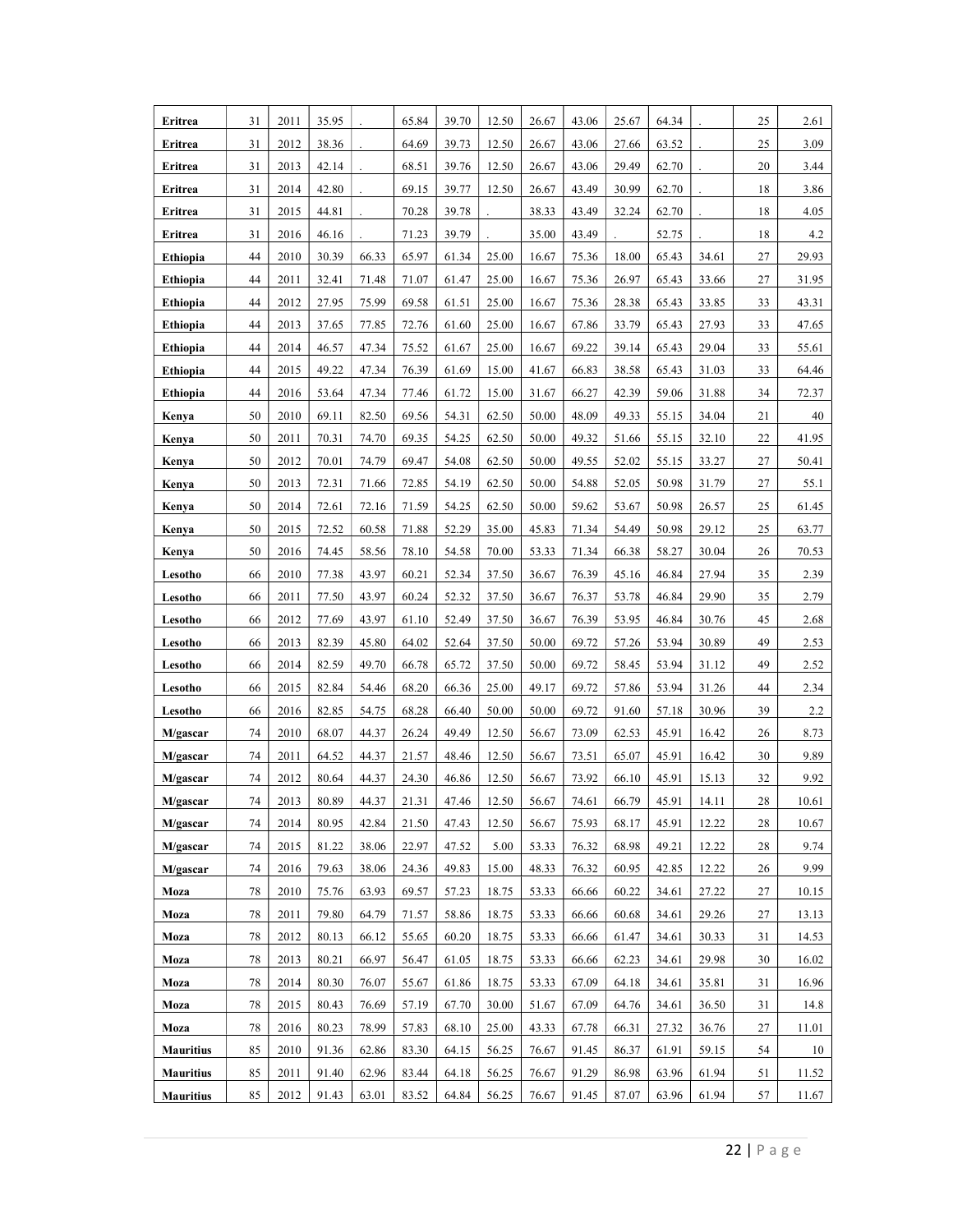| <b>Mauritius</b>  | 85 | 2013 | 91.46 | 63.09 | 84.10 | 65.98 | 68.75 | 76.67 | 91.10 | 87.55 | 63.96 | 72.04 | 52 | 12.13 |
|-------------------|----|------|-------|-------|-------|-------|-------|-------|-------|-------|-------|-------|----|-------|
| <b>Mauritius</b>  | 85 | 2014 | 91.43 | 61.80 | 84.15 | 65.99 | 75.00 | 76.67 | 91.92 | 87.60 | 64.91 | 72.32 | 54 | 12.8  |
| <b>Mauritius</b>  | 85 | 2015 | 91.61 | 64.41 | 84.17 | 65.95 | 65.00 | 65.00 | 91.92 | 87.74 | 66.22 | 72.50 | 53 | 11.68 |
| <b>Mauritius</b>  | 85 | 2016 | 91.63 | 73.12 | 84.24 | 65.97 | 65.00 | 65.00 | 91.92 | 78.67 | 68.65 | 72.50 | 54 | 12.16 |
| Malawi            | 88 | 2010 | 64.34 | 74.69 | 20.43 | 65.04 | 43.75 | 53.33 | 83.21 | 23.22 | 36.27 | 18.87 | 34 | 6.96  |
| Malawi            | 88 | 2011 | 64.29 | 74.69 | 20.43 | 71.25 | 43.75 | 53.33 | 83.32 | 25.40 | 36.27 | 19.31 | 30 | 8     |
| Malawi            | 88 | 2012 | 66.49 | 74.88 | 20.43 | 68.16 | 43.75 | 53.33 | 82.00 | 30.74 | 36.27 | 19.92 | 37 | 6.03  |
| Malawi            | 88 | 2013 | 60.03 | 74.78 | 20.43 | 67.35 | 43.75 | 53.33 | 75.59 | 30.20 | 36.27 | 19.92 | 37 | 5.52  |
| Malawi            | 88 | 2014 | 61.83 | 74.94 | 23.03 | 70.88 | 43.75 | 53.33 | 72.31 | 33.91 | 43.73 | 16.75 | 33 | 6.05  |
| Malawi            | 88 | 2015 | 66.96 | 75.09 | 35.78 | 71.07 | 25.00 | 45.00 | 71.51 | 37.40 | 43.73 | 12.99 | 31 | 6.37  |
| Malawi            | 88 | 2016 | 69.71 | 75.26 | 48.20 | 71.27 | 45.00 | 43.33 | 71.82 | 63.32 | 46.48 | 13.39 | 31 | 5.44  |
| Namibia           | 90 | 2010 | 67.76 | 82.25 | 75.45 | 56.65 | 68.75 | 53.33 | 66.17 | 64.37 | 63.73 | 33.44 | 44 | 11.27 |
| Namibia           | 90 | 2011 | 68.00 | 83.03 | 75.70 | 52.45 | 68.75 | 53.33 | 66.17 | 64.77 | 63.73 | 36.29 | 44 | 12.41 |
| Namibia           | 90 | 2012 | 68.16 | 83.13 | 75.91 | 52.90 | 68.75 | 53.33 | 66.17 | 64.34 | 63.73 | 36.97 | 48 | 13.02 |
| Namibia           | 90 | 2013 | 67.99 | 82.79 | 78.55 | 46.52 | 68.75 | 53.33 | 73.57 | 65.01 | 63.73 | 37.55 | 48 | 12.71 |
| Namibia           | 90 | 2014 | 68.46 | 83.05 | 78.92 | 41.54 | 68.75 | 53.33 | 73.57 | 66.12 | 64.82 | 37.61 | 49 | 12.85 |
| Namibia           | 90 | 2015 | 68.67 | 83.17 | 78.94 | 41.61 | 55.00 | 53.33 | 73.57 | 63.17 | 64.82 | 37.93 | 53 | 11.49 |
| Namibia           | 90 | 2016 | 68.92 | 81.87 | 79.19 | 41.70 | 60.00 | 55.00 | 73.63 | 61.47 | 56.03 | 37.57 | 52 | 10.27 |
| Rwanda            | 91 | 2010 | 89.76 | 54.31 | 66.47 | 78.06 | 43.75 | 63.33 | 78.03 | 38.04 | 63.58 | 3.46  | 40 | 5.77  |
| Rwanda            | 91 | 2011 | 89.91 | 59.72 | 69.44 | 78.98 | 43.75 | 63.33 | 78.64 | 44.45 | 64.40 | 3.47  | 50 | 6.49  |
| Rwanda            | 91 | 2012 | 90.42 | 61.42 | 72.80 | 67.65 | 43.75 | 63.33 | 83.09 | 47.87 | 64.40 | 3.45  | 53 | 7.32  |
| Rwanda            | 91 | 2013 | 85.52 | 62.87 | 75.88 | 69.45 | 81.25 | 63.33 | 83.93 | 49.42 | 65.44 | 3.39  | 53 | 7.62  |
| Rwanda            | 91 | 2014 | 85.70 | 54.47 | 75.59 | 89.15 | 87.50 | 66.67 | 80.76 | 51.84 | 65.44 | 20.50 | 49 | 8.02  |
| Rwanda            | 91 | 2015 | 80.60 | 65.27 | 79.48 | 89.20 | 90.00 | 46.67 | 80.96 | 44.67 | 63.94 | 21.03 | 54 | 8.26  |
| Rwanda            | 91 | 2016 | 82.92 | 66.11 | 80.06 | 89.23 | 95.00 | 51.67 | 81.48 | 71.19 | 56.76 | 20.63 | 54 | 8.38  |
| Sudan             | 34 | 2010 | 72.28 | 47.34 | 62.96 | 77.78 | 25.00 | 30.00 | 66.89 | 30.68 | 40.43 | 34.51 | 16 | 65.63 |
| Sudan             | 34 | 2011 | 70.89 | 48.41 | 64.52 | 77.86 | 25.00 | 30.00 | 66.89 | 30.68 | 40.43 | 34.82 | 16 | 67.33 |
| Sudan             | 34 | 2012 | 71.45 | 50.56 | 65.10 | 77.94 | 25.00 | 30.00 | 66.89 | 30.68 | 40.43 | 35.78 | 13 | 68.13 |
| Sudan             | 34 | 2013 | 73.52 | 55.53 | 70.95 | 78.35 | 25.00 | 30.00 | 66.89 | 33.32 | 40.43 | 35.78 | 11 | 72.07 |
| Sudan             | 34 | 2014 | 73.48 | 55.25 | 67.22 | 78.34 | 25.00 | 30.00 | 62.34 | 42.66 | 40.43 | 35.78 | 11 | 82.15 |
| Sudan             | 34 | 2015 | 73.84 | 55.81 | 63.30 | 78.40 | 15.00 | 31.67 | 62.34 | 46.98 | 40.43 | 34.32 | 12 | 97.16 |
| Sudan             | 34 | 2016 | 75.14 | 59.04 | 69.65 | 78.65 | 15.00 | 21.67 | 62.34 | 19.16 | 46.91 | 34.14 | 14 | 95.58 |
| Swaziland         | 22 | 2010 | 64.60 | 75.03 | 59.80 | 55.25 | 62.50 | 20.00 | 74.94 | 52.91 | 35.93 | 37.58 | 32 | 4.44  |
| Swaziland         | 22 | 2011 | 65.72 | 75.10 | 60.03 | 55.46 | 62.50 | 43.33 | 74.87 | 59.97 | 35.93 | 40.48 | 31 | 4.82  |
| Swaziland         | 22 | 2012 | 66.20 | 75.40 | 60.73 | 58.80 | 62.50 | 43.33 | 74.49 | 58.65 | 35.93 | 41.10 | 37 | 4.81  |
| Swaziland         | 22 | 2013 | 66.85 | 75.80 | 61.68 | 58.78 | 62.50 | 43.33 | 74.87 | 62.46 | 36.37 | 41.22 | 39 | 4.58  |
| Swaziland         | 22 | 2014 | 70.91 | 75.52 | 61.01 | 58.80 | 62.50 | 43.33 | 74.60 | 64.36 | 36.37 | 41.41 | 43 | 4.49  |
| Swaziland         | 22 | 2015 | 73.47 | 75.86 | 61.81 | 58.78 | 55.00 | 47.50 | 74.51 | 65.43 | 36.37 | 41.60 | 42 | 4.14  |
| Swaziland         | 22 | 2016 | 73.46 | 75.85 | 61.80 | 58.78 | 50.00 | 43.33 | 75.54 | 92.68 | 33.94 | 41.50 | 43 | 3.73  |
| <b>Seychelles</b> | 47 | 2010 | 76.20 | 73.22 | 62.76 | 71.01 | 25.00 | 56.67 | 76.12 | 77.06 | 61.62 | 42.73 | 48 | 0.97  |
| <b>Seychelles</b> | 47 | 2011 | 76.50 | 73.45 | 62.39 | 71.01 | 25.00 | 56.67 | 77.16 | 79.11 | 61.20 | 40.53 | 48 | 1.07  |
| <b>Seychelles</b> | 47 | 2012 | 76.68 | 73.59 | 62.63 | 71.00 | 25.00 | 56.67 | 85.68 | 79.45 | 55.88 | 42.19 | 52 | 1.13  |
| <b>Seychelles</b> | 47 | 2013 | 76.87 | 73.76 | 62.93 | 71.00 | 25.00 | 56.67 | 84.16 | 79.79 | 55.88 | 42.66 | 54 | 1.41  |
| <b>Seychelles</b> | 47 | 2014 | 78.32 | 73.83 | 64.18 | 71.00 | 25.00 | 56.67 | 84.16 | 81.73 | 55.88 | 41.90 | 55 | 1.42  |